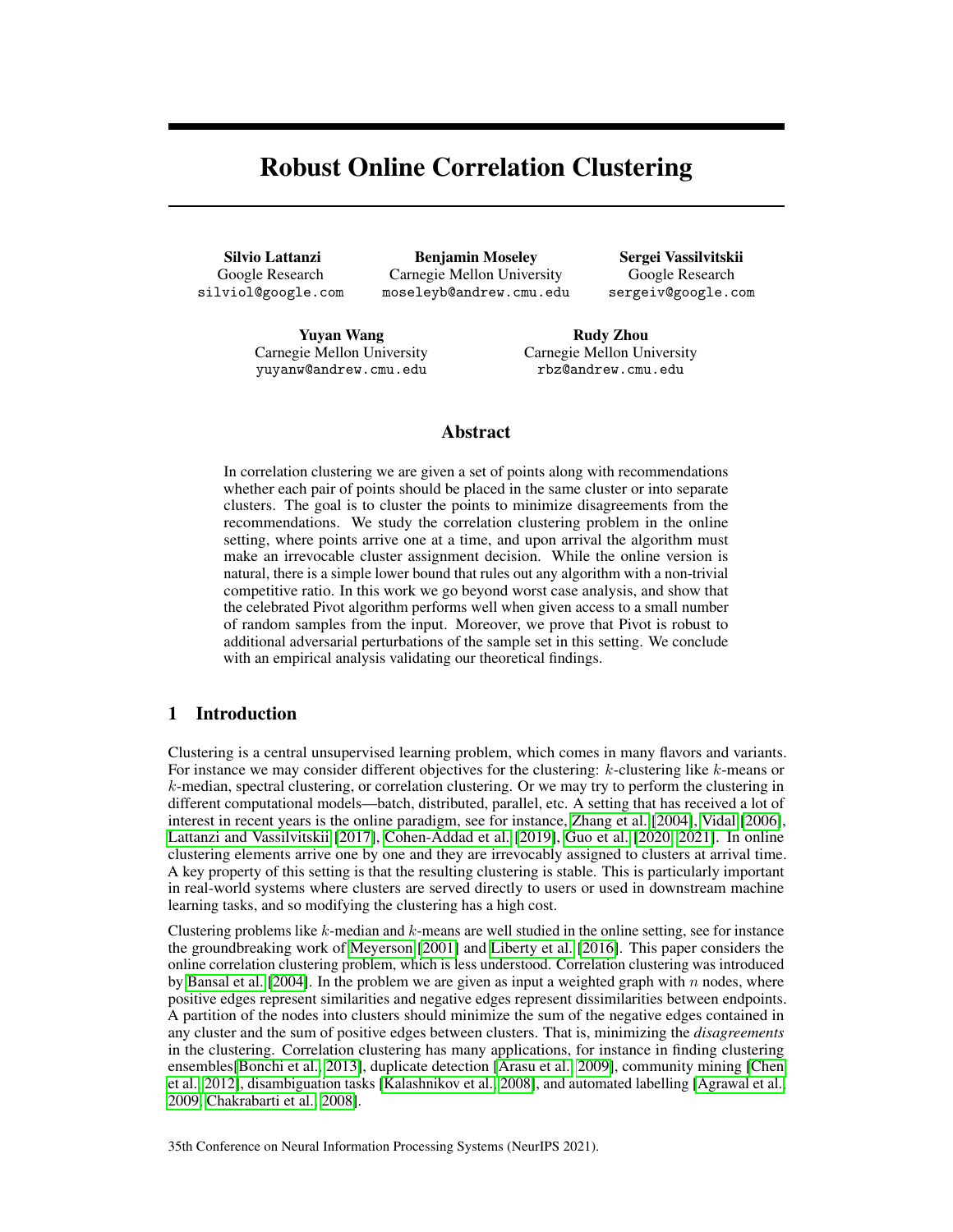The problem is known to be NP-hard and admits approximation algorithms. For the most studied version of the problem, where the weights are restricted to be in  $\{-1, +1\}$ , and a 2.06 approximation algorithm was shown by [Chawla et al.](#page-9-7) [\[2015\]](#page-9-7). When, in addition, the number of clusters is upperbounded by  $k$ , a polynomial time approximation scheme was shown to exist by [Giotis and Guruswami](#page-9-8) [\[2005\]](#page-9-8). For arbitrary weights a  $O(\log n)$  approximation is the best known [\[Demaine et al., 2006\]](#page-9-9).

We consider the online correlation clustering problems when edges have weights in  $\{-1, +1\}$ . In the online setting, nodes arrive one by one and reveal their edges to nodes that have arrived previously. The algorithm needs to make an irrevocable cluster assignment when a node arrives. The most popular form of analysis of online algorithms is *competitive analysis* where the performance of the online algorithm is compared to the best (in hindsight) optimum solution.

It is *impossible* to design an online algorithm for correlation clustering that has a good competitive ratio. Consider the following example. Suppose that the first two nodes to arrive are connected by a positive edge. The algorithm has to commit to either placing them in the same cluster, or in different clusters. If it places them in the same cluster then the adversary places the remaining  $n - 2$  nodes as follows. The nodes are split evenly between two complete cliques with all positive edges. The two initial nodes are placed in different cliques and there are no positive edges between cliques except the single edge between the two initially arriving nodes. The optimal solution in hindsight makes 1 disagreement by placing the cliques into two separate clusters, while the algorithm makes at least  $\Theta(n)$  disagreements.

On the other hand if the algorithm places the first two nodes into different clusters then the adversary chooses the remaining instance to be a single clique of positive edges containing the two nodes. The competitive ratio of the algorithm will be unbounded as the optimal has cost 0 and the algorithm has a positive objective value of at least one.

This lower bound example (first observed in [Mathieu et al.](#page-10-8) [\[2010\]](#page-10-8)) rules out finding a good algorithm via competitive analysis, since *every* algorithm will have a worst case competitive ratio of  $\Omega(n)$ . However, in practice, instances are typically far from worst case. To rigorously study these situations requires going beyond worst case analysis. For a rich body of work on this topic see the recent text by [Roughgarden](#page-10-9) [\[2020\]](#page-10-9). This line of work considers broadly applicable models that avoid pathological worst-case instances that are unlikely to occur in practice.

In practice, for online clustering problems, it is common to have some information about nodes that will arrive. For example when clustering temporal data we have access to last month's data and this data gives some insights on tomorrow's data. Motivated by this, it is natural to study a model where one has access to few samples of the input data representing the past data that has been observed. Of course, if the sample is completely adversarial the problem has not become any easier. To overcome this limitation we follow previous work [\[Korula et al., 2018,](#page-10-10) [Lykouris et al., 2018\]](#page-10-11) and consider a setting where the algorithm has access to a random sample of data.

The model considered is as follows. Suppose that for any (potentially adversarially chosen) input, the algorithm is given a small number of random samples from the input before the rest is revealed online. Can we prove that it is possible to design online algorithms that are near optimal? If possible, can the model be strengthened such that some of the sample is randomized while some is adversarial and we can design robust online algorithms for this more challenging setting? We answer positively to both questions in this work.

Our Contributions. We introduce the *semi-online* model for correlation clustering. In this model elements arrive online in adversarial order but beforehand a small random fraction of nodes are revealed. This setting captures situations where some part of the online input is available beforehand, a common case when analyzing temporal data. A similar semi-online model for bipartite matching is introduced by [Kumar et al.](#page-10-12) [\[2019\]](#page-10-12), where a part of the input graph is predictable and known offline, while the remainder is unknown and arrives online.

We prove that the well-know Pivot algorithm [\[Ailon et al., 2008\]](#page-9-10) obtains a constant fraction approximation in the online setting when a small fraction of points selected at random is revealed beforehand. The key insight behind our proof is that the Pivot algorithm can use a small random sample to "sparsify" the input instance so that it is easily clusterable.

Furthermore, we show that even if a fraction of the sample is adversarially corrupted the Pivot algorithm can still recover a constant approximation. In other words, the approach is provably robust.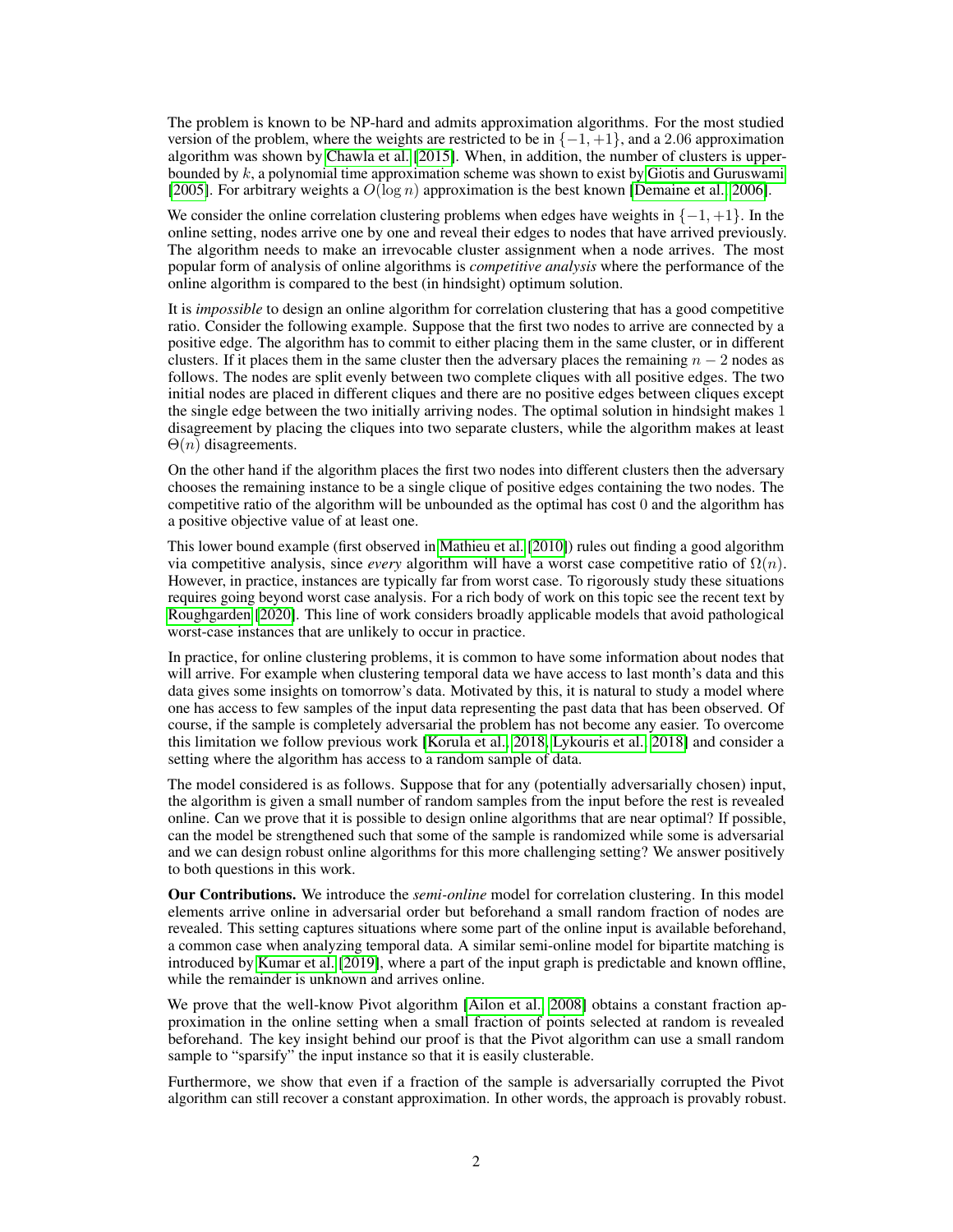Finally we analyze our finding empirically and verify that the theory is predictive of empirical results. We show that even on "adversarial" inputs the Pivot algorithm obtains good performance if it has access to a small sample of the data. Without the sample, Pivot performs poorly. We further show similar behaviour can be observed when the sample is learned from historical data. These results demonstrate the connection between the theoretical model and practice.

Additional related work. The online correlation clustering problem has been studied by [Mathieu](#page-10-8) [et al.](#page-10-8) [\[2010\]](#page-10-8), where they give a  $O(n)$ -competitive algorithm. However, their algorithm is allowed to re-assign points by merging clusters. [Ailon et al.](#page-9-10) [\[2008\]](#page-9-10) show that the Pivot algorithm is 3-competitive when vertices arrive in random order.

Our setting is also closely related to the algorithm with machine learning advice setting [Lykouris](#page-10-13) [and Vassilvitskii](#page-10-13) [\[2018\]](#page-10-13). In this context, [Ailon et al.](#page-9-11) [\[2018\]](#page-9-11), [Saha and Subramanian](#page-10-14) [\[2019\]](#page-10-14) study the correlation clustering problem and show that it is possible to obtain better performance guarantees using same-cluster queries.

## 2 Semi-Online Model for Correlation Clustering

In this paper, we consider the min-disagreement *correlation clustering* problem. We first introduce the offline version of the problem.

**Definition 1** (Correlation Clustering). *The input is a complete signed graph*  $G = (V, E)$  *on n* vertices *such that the edges are partitioned into positive and negative edges*  $E = E^+ \cup E^-$ *, respectively.* 

*The goal is to partition vertices into clusters, e.g.*  $V = C_1 \cup \cdots \cup C_k$ *, where k is arbitrary, to minimize the number of disagreements: number of positive edges with endpoints in different clusters plus the number of negative edges within each cluster. We can write this objective as:*  $\sum_{i < j} |\{uv \in E^+ \mid u \in C_i, v \in C_j\}| + \sum_{i=1}^k |\{uv \in E^- \mid u, v \in C_i\}|.$ 

In the *online* model, the vertices of the graph arrive one-by-one online. The algorithm has to maintain a partition of all arrived vertices into clusters at all times. Upon each vertex arrival, its edges (and their signs) to all previous arrivals are revealed. Then the algorithm must make an irrevocable cluster assignment for this arrival. We recall the lower bound in this setting due to [Mathieu et al.](#page-10-8) [\[2010\]](#page-10-8).

<span id="page-2-0"></span>Lemma 1. *[\[Mathieu et al., 2010\]](#page-10-8) For any* n*, there exists an instance of online correlation clustering where vertices arrive in adversarial order such that every algorithm has competitive ratio*  $\Omega(n)$ *.* 

Semi-Online Model. As discussed, it is impossible to obtain any positive result in the online model. Thus, we introduce the semi-online model for correlation clustering.

**Definition 2** (Semi-Online Correlation Clustering). Let  $G = (V, E)$  be a complete signed graph. In *semi-online correlation clustering, there are two phases: an offline and online phase.*

*First, in the offline phase, our algorithm is given the induced subgraph* G[S] *for some vertex set*  $S \subset V$ . Then, in the online phase, the remainder of the vertices  $V \setminus S$  arrive online. Upon each *online arrival, the algorithm must allocate the vertex to a cluster, either starting a new singleton cluster, or assigning it to a previously defined one.*

*The goal is to maintain a clustering of the vertices throughout to minimize the number of disagreements.*

We will consider different models for how the offline vertices  $S$  are chosen. We note that if  $S$  is chosen adversarially, then the adversary can choose  $S$  to be a graph with only negative edges, and V \ S to be a lower bound instance of size  $n - |S|$ . This gives a lower bound of  $\Omega(n - |S|)$ . Thus, we focus on models where  $S$  is, at least, partially chosen randomly.

The algorithm we analyze for the semi-online correlation clustering is the natural adaptation of the *Pivot algorithm* developed by [Ailon et al.](#page-9-10) [\[2008\]](#page-9-10). We describe it first.

#### Pivot algorithm

- 1. Initially, all vertices are *unclustered*.
- 2. Consider vertices  $v \in V$  in some order.
- 3. If v is currently unclustered, then mark v as a *pivot*, and make a new cluster consisting of v and its remaining unclustered, positive neighbors. Thus, the new cluster is  $\{v\} \cup \{u \in V\}$  $uv \in E^+, u$  unclustered.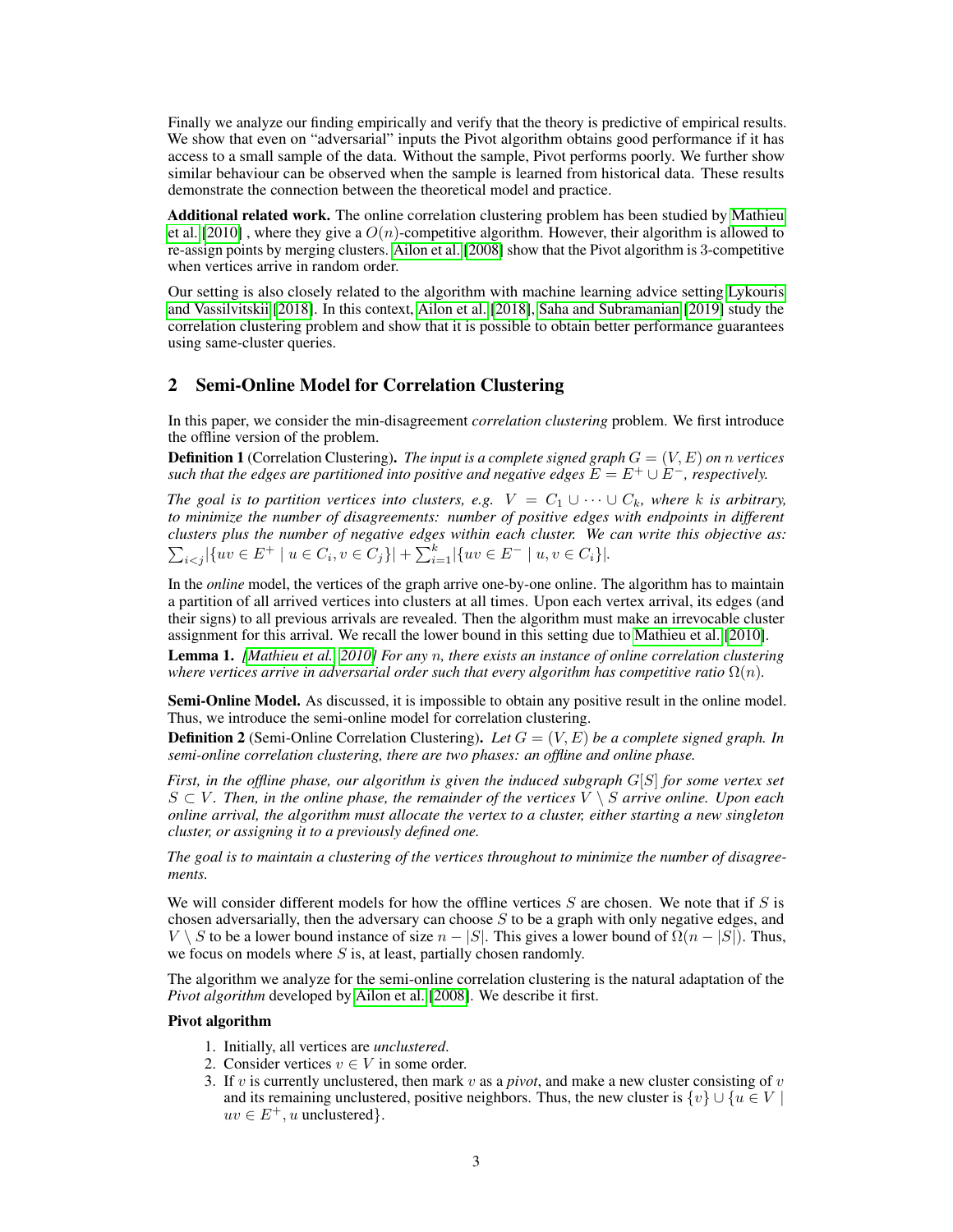4. Repeat until all vertices are clustered, and output the final clustering.

Pivot's performance critically depends on the ordering of the vertices. If the algorithm considers vertices in random order, then Pivot is a 3-approximation in expectation [\[Ailon et al., 2008\]](#page-9-10).

Pivot can be adapted to the online setting by considering the vertices in their arrival order. As we noted, this algorithm will perform poorly on adversarially ordered sequences; moreover as we will see it has poor empirical performance as well. In the semi-online model, we can take advantage of the offline phase to find better clusters for the online arriving vertices via the pivots computed in the offline phase.

#### Semi-Online Pivot

- 1. In the offline phase, randomly order the vertices in  $S$  and then using the random ordering run the Pivot algorithm on  $G[S]$ .
- 2. In the online phase, we continue running the Pivot algorithm on the remainder of  $G$  given the pivots and resulting clustering on  $G[S]$ . Note that we consider vertices in the order they arrive online.

Note that the pivots chosen in the offline phase can potentially cluster vertices in the online phase. In particular, if vertex v arrives in the online phase, and v has a positive edge to a pivot  $u$  chosen in the offline phase, then v joins u's cluster. We will show that if S is a  $\epsilon n$ -sized random sample of the input, then Pivot is  $O(\frac{1}{\epsilon})$ -competitive. Thus a small random sample is sufficient to circumvent the strong lower bounds on any online algorithm. We also show that this style of algorithm is robust, even when  $S$  is not fully random, semi-online Pivot is guaranteed to perform well.

# 3 Warm-Up: Pivoting Using a Random Sample

In this section, we consider the case where S is a random sample from V of size  $\epsilon n$  for  $\epsilon \in (0,1)$ . We call this the *e-random sample model*. The analysis of this setting will illustrate the main technical ideas. Later we generalize to the case where the random sample has a fraction of adversarially chosen corruptions. In this section, we prove the following.

<span id="page-3-0"></span>**Theorem 1.** Fix an  $\epsilon \in (0,1)$ , and let S have  $\epsilon n$  samples chosen uniformly at random. Then semi-online Pivot is  $O(\frac{1}{\epsilon})$ -competitive in expectation.

We also complement our upper bound with a matching lower bound.

<span id="page-3-1"></span>**Theorem 2.** For any  $\epsilon \in (0, 1)$ , every algorithm in the  $\epsilon$ -random sample model has competitive ratio  $\Omega(\frac{1}{\epsilon}).$ 

*Proof.* To prove the lower bounds, it suffices to consider  $\epsilon < \frac{1}{2}$ . Fix a sufficiently large *n* such that  $\frac{1}{\epsilon} + \epsilon n \leq n$ . We define a graph on *n* nodes. All edges are negative except those on a set *L* of  $\frac{1}{\epsilon}$ vertices. The edges on L form a lower bound instance of size  $\frac{1}{\epsilon}$  guaranteed by Lemma [1.](#page-2-0)

The probability that the random sample S contains no vertex from L is:  $\mathbb{P}(S \cap L = \emptyset) = (1 - 1/\epsilon)$   $(1 - 1/\epsilon) \ge (1 - 1/\epsilon)$  for  $(1 - 1/\epsilon)$  Further conditioned on this suppt the sect of grup  $\frac{1/\epsilon}{n})\ldots(1-\frac{1/\epsilon}{n-\epsilon n+1})\geq (1-\frac{1/\epsilon}{n-\epsilon n})$  $\frac{1}{n-\epsilon n}$ )<sup> $\epsilon n$ </sup> =  $\Omega(1)$ . Further, conditioned on this event, the cost of any algorithm is  $\Omega(\frac{1}{\epsilon})$ -competitive, because L arrives in adversarial order.  $\Box$ 

We now prove the upper bound. Our proof will proceed in two parts. First, we bound the cost of semi-online Pivot on the random sample S. Recall that these vertices arrive in random order, so we can leverage the analysis of the original Pivot algorithm.

Second, we bound the cost of  $V \setminus S$ . The main difficulty here is that  $V \setminus S$  arrives in adversarial order. To overcome the  $\Omega(n)$  lower bound, we first prove a more refined lower bound on the optimal solution in terms of the positive degrees (number of positive edges incident on a vertex) in the input graph. Then we show that running semi-random Pivot on S sparsifies the remaining graph on  $V \setminus S$ . That is, there are few positive edges on the nodes no adjacent to a pivot in the sample. Finally, we relate the cost of Pivot to the positive degrees to complete the proof.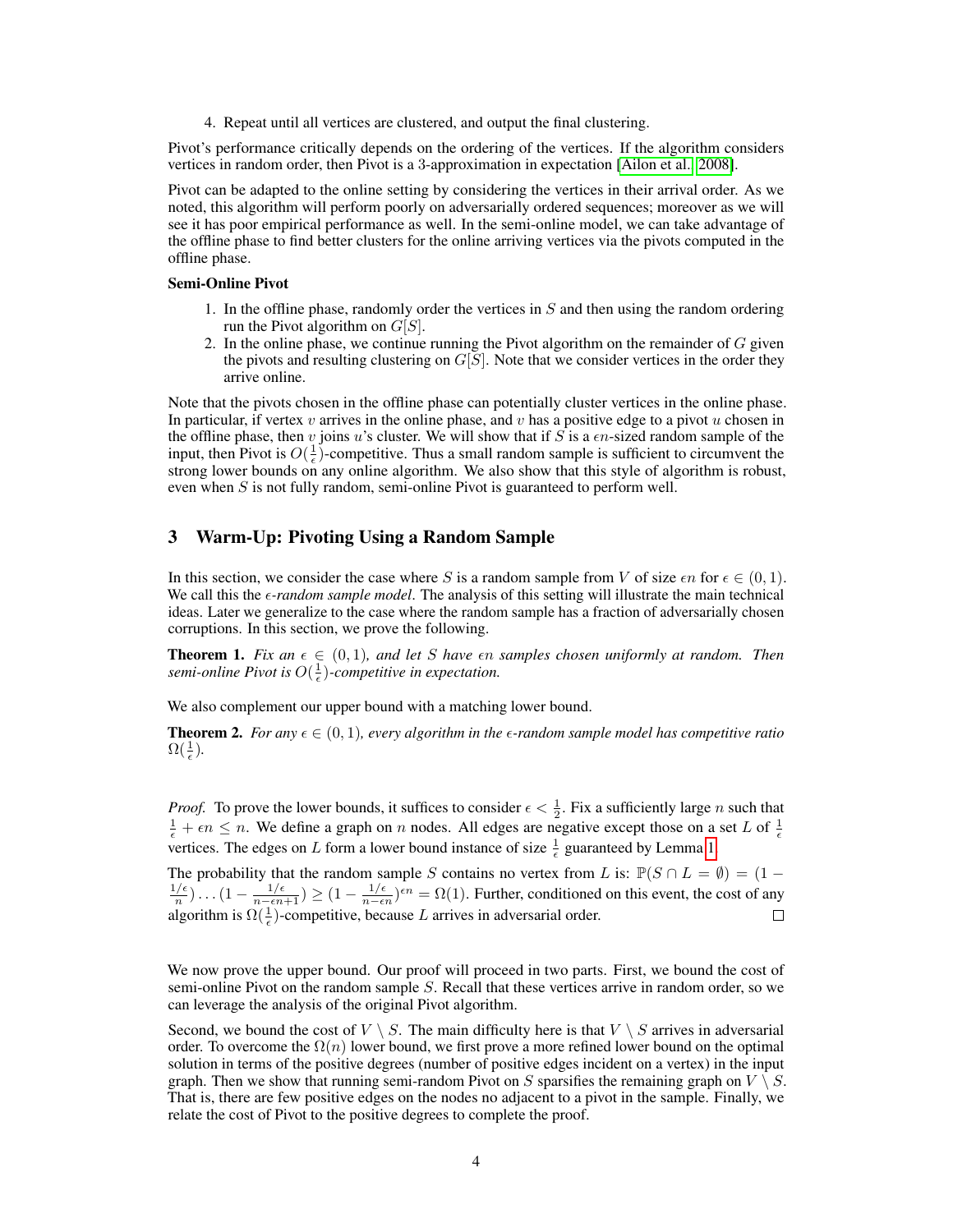#### 3.1 Pivot Preliminaries

Throughout this section, let OPT denote the number of disagreements made by the optimal offline algorithm on  $G$  and ALG denote the cost of semi-online Pivot. Note that OPT is a fixed quantity, while ALG depends on the random choice of S and its order.

We begin with the concept of *bad triangles*, which we use to lower bound OPT and upper bound ALG.

**Definition 3** (Bad Triangle). A bad triangle in G is a triple of vertices,  $t = ijk$  such that two edges *among them are positive, and the remaining edge is negative. We let* T *denote the set of bad triangles in* G*.*

By case analysis one can check that any clustering must make at least one disagreement in a bad triangle. Similarly, the Pivot algorithm makes a disagreement on edge  $ij$  if and only if there exists a bad triangle  $ijk$  of unclustered vertices such that k is chosen as pivot. This motivates the definition for any bad triangle t of the event  $A_t = \{$  one vertex of t is chosen as a pivot while all three are unclustered $\}$ . By linearity of expectation, we can write our expected cost as:

<span id="page-4-0"></span>
$$
\mathbb{E}[\text{ALG}] = \sum_{t \in T} \mathbb{P}(A_t). \tag{1}
$$

We emphasize that this expression holds for any distribution of arrivals. The only difference is the probabilities of the  $A_t$ 's. We will re-use the same notations and expression when we consider a random sample with corruptions later. However, for the remainder of this section, all probabilities are with respect to the  $\epsilon$ -random sample model unless otherwise noted.

To formalize the two main steps in our proof sketch, we decompose the above quantity into two parts: one for S and one for  $V \setminus S$ . To this end, we define for each bad triangle t the events  $A_t^S = \{$  one vertex of t is chosen as pivot in S while all three are unclustered} and  $A_t^{V \setminus S} =$ {one vertex of t is chosen as pivot in  $V \setminus S$  while all three are unclustered}.

We can re-write:  $\mathbb{E}[A \text{LG}] = cost(S) + cost(V \setminus S)$ , where  $cost(S) = \sum_{t \in T} \mathbb{P}(A_t^S)$  and  $cost(V \setminus S)$  $S) = \sum_{t \in T} \mathbb{P}(A_t^{V \setminus S})$ . We will analyze each of these two terms separately. In particular, we first show that  $cost(S) = O(OPT)$  by relating to Pivot in random order. Then we show  $cost(V \setminus S) = O(\frac{1}{\epsilon})$ OPT by relating to the positive degrees. Combining these two bounds with the above expression for  $\mathbb{E}[\text{ALG}]$ completes the proof of Theorem [1.](#page-3-0)

### 3.2 Bounding Cost of S

We show  $cost(S) = O(OPT)$ . Because the vertices of S are a random subset of V and we can analyze them in random order, the first  $\epsilon n$  arrivals of the  $\epsilon$ -random sample model are distributed identically to the first  $\epsilon n$  arrivals in the model where *all* vertices arrive in random order. We rely on the next theorem from [Ailon et al.](#page-9-10) [\[2008\]](#page-9-10), which bounds the cost of Pivot when vertices arrive in random order.

<span id="page-4-1"></span>Theorem 3. *[\[Ailon et al., 2008\]](#page-9-10) If vertices arrive in random order, then Pivot is* 3*-competitive in expectation.*

Now we use that Equation [\(1\)](#page-4-0) holds for both the  $\epsilon$ -random sample model and the random order model. We denote the former distribution with a subscript S and the latter with a subscript R. Let RAND denote the cost of running Pivot in the random order model. Then applying Equation [\(1\)](#page-4-0) and Theorem [3,](#page-4-1) we have:  $cost(S) = \sum_{t \in T} \mathbb{P}_S(A_t^S) = \sum_{t \in T} \mathbb{P}_R(A_t^S) \le \sum_{t \in T} \mathbb{P}_R(A_t) = \mathbb{E}_R[\text{RAND}] \le 3\text{OPT}.$ 

The second equality follows from the observation that the first  $\epsilon n$  arrivals in the  $\epsilon$ -random sample model are distributed identically to the first  $\epsilon n$  arrivals in the random order model, and the event  $A_t^S$ does not depend on the arrival order of  $V \setminus S$ . Thus for any bad triangle  $t$ ,  $\mathbb{P}_S(A_t^S) = \mathbb{P}_R(A_t^S)$ . To understand the latter probability, in the random order model we use the convention that the ordered set S is the first  $\epsilon n$  arrivals.

#### **3.3** Bounding Cost of  $V \setminus S$

We show  $cost(V \setminus S) = O(\frac{1}{\epsilon})$ OPT. We begin with a lower bound on OPT in terms of the positive degrees. Because every clustering must make at least one disagreement on each bad triangle, we can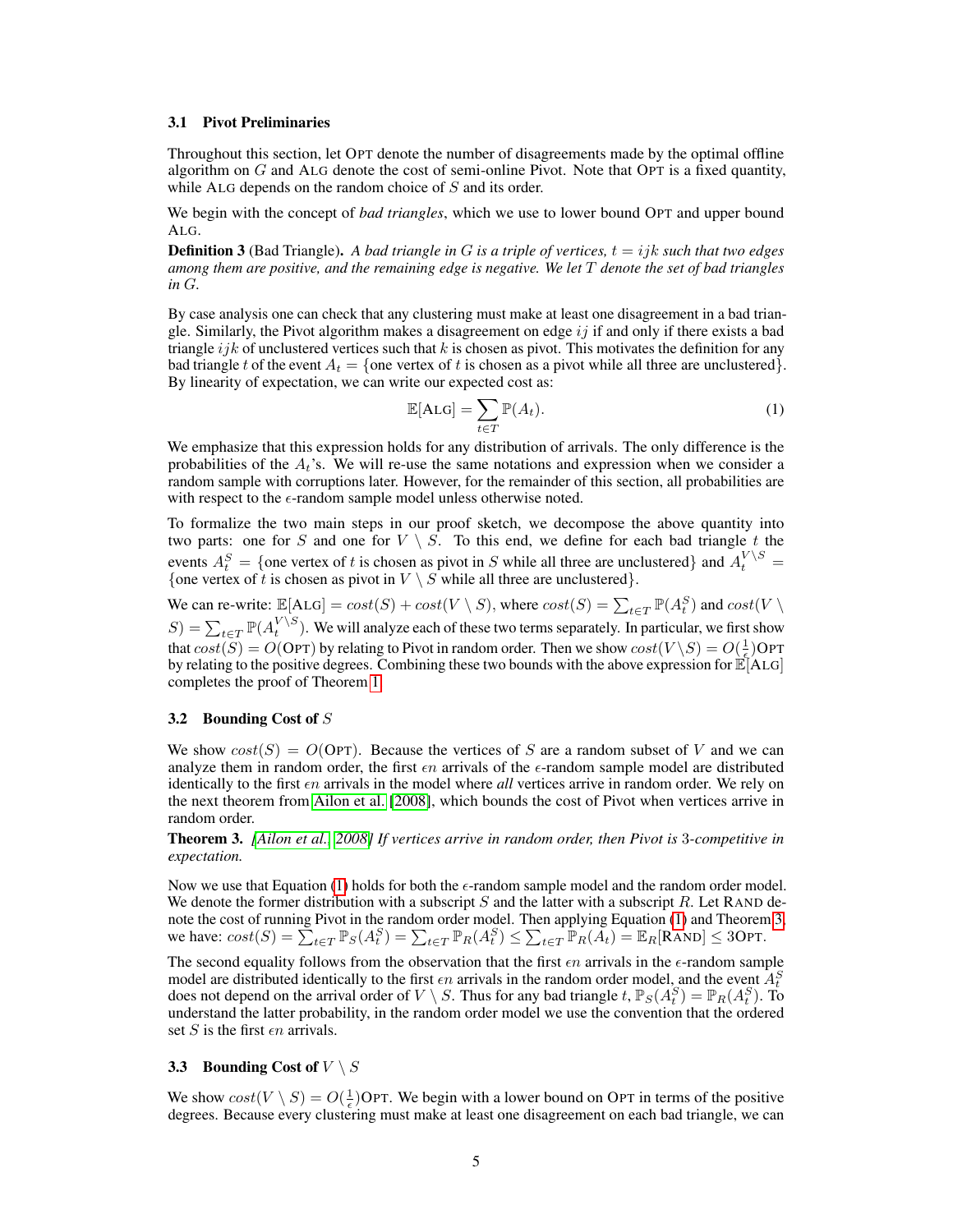interpret a clustering as covering all bad triangles using edges (which are the disagreements that this clustering makes.) Further, every bad triangle has two positive edges, so we show that the number of bad triangles that any edge can cover is proportional to the positive degrees of its endpoints.

<span id="page-5-0"></span>Lemma 2. *Fix any clustering* C *and let* E<sup>∗</sup> *denote the set of edges that* C *makes a disagreement on.* Then  $|T| \leq \sum_{ij \in E^*} d^+(i) + d^+(j)$ , where  $d^+(\cdot)$  denotes the positive degree of a vertex.

*Proof.* C must make at least one disagreement on each bad triangle. It follows, C must cover each bad triangle with at least one edge in  $E^*$ . It suffices to show that each  $ij \in E^*$  can be in at most  $d^+(i) + d^+(j)$  bad triangles. To see this, we consider two cases. If  $ij \in E^-$ , then each bad triangle including ij must also have two positive edges ik and jk for some k. There can be at most  $\min(d^+(i), d^+(j))$  such k. Otherwise,  $ij \in E^+$ . Then each bad triangle including ij must have one other positive edge – either ik or jk for some k. There can be at most  $d^+(i) + d^+(j)$  such k.  $\Box$ 

To understand the utility of the above lemma, it is informative to upper bound each  $d^+(i)$  by the max positive degree, say  $d^*$ . Then Lemma [2](#page-5-0) gives  $|T| = O(d^*)$ OPT. Further, by Equation [\(1\)](#page-4-0), the expected cost of Pivot (for *any* arrival distribution) is  $\sum_{t \in T} P(A_t) \leq |T|$ . Combining these two inequalities gives that Pivot is a  $O(d^*)$ -approximation even in adversarial order. In the worst case, we have  $d^* = \Omega(n)$  (as in the standard  $\Omega(n)$  lower bound instance.)

To overcome this, note that some nodes in  $V \setminus S$  are "pre-clustered" by running Pivot on S. This occurs when a vertex in  $V \setminus S$  has a positive edge to a pivot in S. Bad triangles containing such vertices do not contribute to  $cost(V \setminus S)$ , so it suffices to consider the remaining subgraph of vertices in  $V \setminus S$  that are not pre-clustered. We show that this random subgraph has small positive degrees in expectation, so applying Lemma [2](#page-5-0) to this sparse random subgraph allows us to bound  $cost(V \setminus S)$ .

We can now show our key structural lemma about sparsification. The main idea of the proof is that if a vertex has high positive degree, then it is likely that one of its positive neighbors becomes a pivot in S. Due to space, the proof can be found in Section [B.](#page-15-0)

<span id="page-5-1"></span>**Lemma 3.** For any  $v \in V$ , define the random variable  $N_v$  to be 0 if v is clustered by *running Pivot on* S (i.e.  $v \in S$  *or*  $v$  *has a positive edge to a pivot in* S) or  $N_v =$  $|\{\text{unclustering positive neighbors of } v \text{ in } V \setminus S\}| \text{ otherwise. Then } \mathbb{E} N_v = O(\frac{1}{\epsilon}).$ 

To finish our bound on  $cost(V \setminus S)$ , it remains to combine Lemma [2](#page-5-0) with Lemma [3.](#page-5-1) To this end, we let G' denote the random subgraph of G induced by all vertices in  $V \setminus S$  that are not clustered by the pivots chosen in  $S$ . The key properties of  $G'$  are:

- Let T' be the set of all bad triangles in G'. We have  $\sum_{t \in T} 1_{A_t^{V \setminus S}} \leq |T'|$ . To see this, note that if  $A_t^{V \setminus S}$  occurs, then no vertex of t is pre-clustered by S, so  $t \in T'$ .
- The positive degree in G' of a vertex v is exactly  $N_v$  (as defined in Lemma [3.](#page-5-1)) Note that here we use the fact that if v is clustered by running Pivot on  $S$ ,  $N_v = 0$ , since v is not a vertex in  $G'$ .
- Let  $E'$  denote the edge set of  $G'$  and  $E^*$  the disagreements made by OPT on the whole graph G. Recall that OPT is defined on G, so  $E^*$  is invariant. Then OPT induces a clustering of  $G'$  that makes disagreements  $E' \cap E^*$ .

Using the above two lemmas and three properties, we conclude:  $cost(V \setminus S) \leq \mathbb{E}[T'] \leq$  $\mathbb{E}[\sum_{ij \in E' \cap E^*} d_{G'}^+(i) + d_{G'}^+(j)] \leq \sum_{ij \in E^*} \mathbb{E} N_i + \mathbb{E} N_j = O(\frac{1}{\epsilon})$ OPT. This completes the proof of Theorem [1.](#page-3-0)

#### 4 Random Sample with Adversarial Corruptions

We now consider the case where S is a random sample from V with adversarial corruptions. Our goal is to show that even with adversarial additions to  $S$ , pivot has strong approximation guarantees. We assume that S is generated by the following procedure, parameterized by  $\epsilon \in (0,1)$  and  $\alpha \in (0,\epsilon)$ :

#### $\epsilon$ -Random Sample with  $\alpha$ -Corruption

- 1. Given a complete signed graph  $G = (V, E)$ , an adversary chooses a fixed set  $A \subset V$  of  $\alpha n$ vertices.
- 2. Then a uniform random subset R of size  $(\epsilon \alpha)n$  is drawn from  $V \setminus A$ .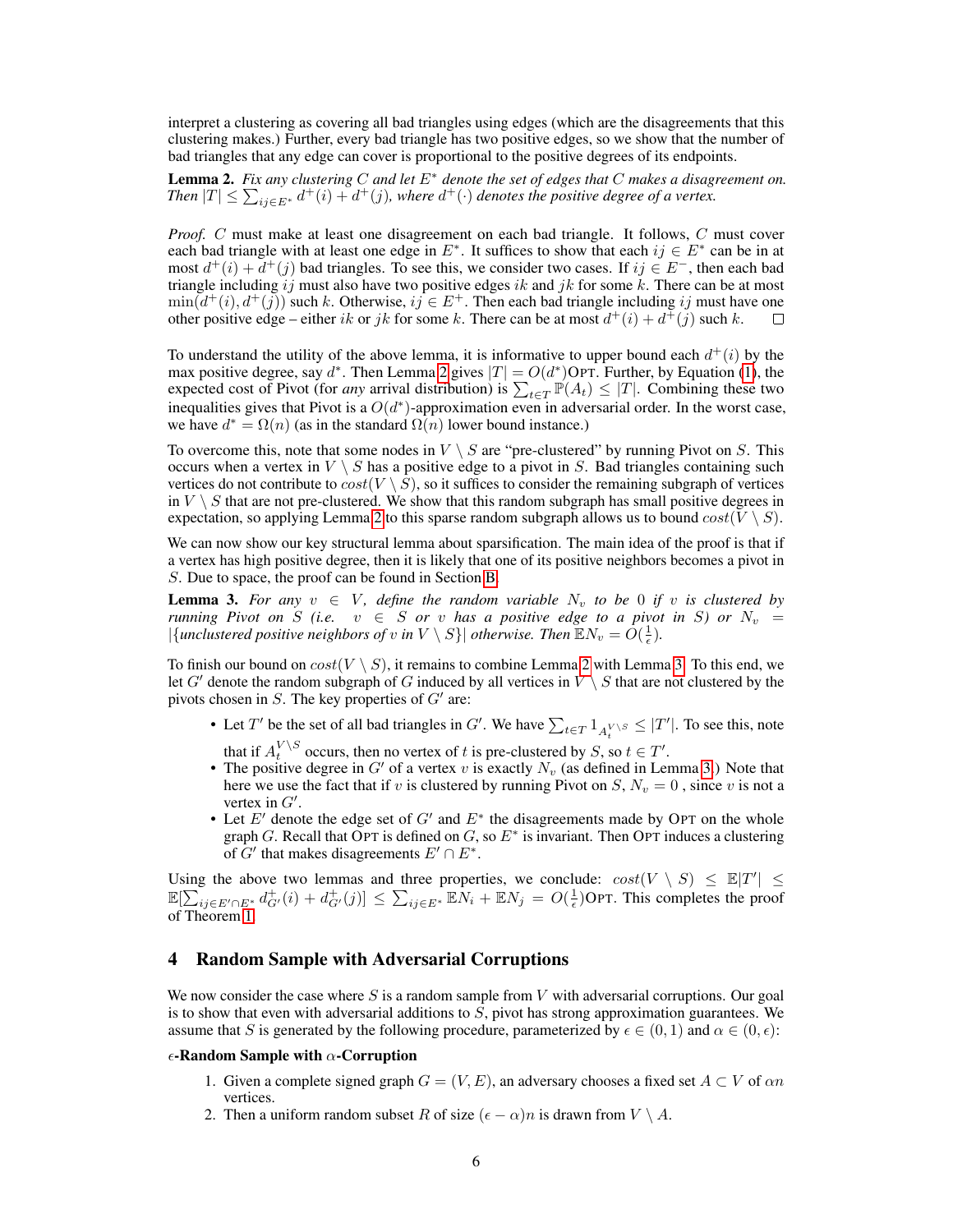3. Our algorithm is given  $S = R \cup A$  in the offline phase.

We emphasize the order of events: first the adversary chooses  $A$ , and then a random sample  $R$  is drawn. In particular, the choice of  $A$  does not depend on  $R$ . Also, our algorithm is given  $S$  in the offline phase, but critically it is unaware of which vertices belong to A or R.

We briefly discuss some slight variants of our model and their tractability. Sampling  $(\epsilon - \alpha)n$  from  $V \setminus A$  rather than  $\epsilon n$  from V itself is mainly for technical convenience; the latter model admits similar theoretical guarantees, because  $R \setminus A$  is chose to uniform on  $V \setminus A$  if R is a uniform random sample of V. However, if we change the order of events, so first sample  $R$ , and then allow an adversary to remove/replace  $\alpha n$  vertices from the sample, then the competitive ratio degrades to  $\Omega(\alpha n)$ . To see this, consider an input graph consisting of a lower-bound instance of size  $\alpha n$  guaranteed by Lemma [1](#page-2-0) and all other edges are negative. The adversary can guarantee that the lower-bound instance is always outside the sample and thus arrives in adversarial order.

The main result of this section is that the corruptions do not degrade the performance of semi-online pivot; in particular, the algorithm performs as if it had an uncorrupted sample of size  $(\epsilon - \alpha)n$  (under the mild assumption that  $\alpha$  is at most a constant fraction of  $\epsilon$ .) We defer the proof of the next theorem to Section [A](#page-12-0)

<span id="page-6-0"></span>**Theorem 4.** For  $\epsilon \in (0,1)$  and  $\alpha \in (0,\epsilon)$ , semi-online pivot in the  $\epsilon$ -random sample with  $\alpha$ *corruption model is*  $O(\frac{\epsilon}{(\epsilon - \alpha)^2})$ -competitive in expectation.

Similar to the random sample model, we have an almost matching lower bound for the  $\epsilon$ -random sample with  $\alpha$ -corruption model under the mild assumption that the corruption is at most half of the whole sample. The proof of the following theorem is similar to Theorem [2](#page-3-1) and can be found in Section [B.](#page-15-0)

<span id="page-6-2"></span>**Theorem 5.** For any  $\epsilon \in (0,1)$  and  $\alpha \in (0,\frac{\epsilon}{2})$ , every algorithm in the  $\epsilon$ -random sample with  $\alpha$ -corruption model has competitive ratio  $\Omega(\frac{1}{\epsilon-\alpha})$ .

**Proof Overview of Theorem [4:](#page-6-0)** The proof of Theorem [4](#page-6-0) has the same structure as Theorem [1;](#page-3-0) in particular, we split the cost of semi-online Pivot into an offline- and online phase. The offline- and online phases roughly correspond to  $S$  and  $V \setminus S$ , respectively. However, the corruptions introduce new challenges in both cases.

For the offline phase, we can no longer argue that S is distributed as the first  $\epsilon n$  arrivals in the random order model due to the adversarially chosen part of S. Instead, we prove a generalization of Theorem [3](#page-4-1) via dual fitting that allows us to handle more general arrival distributions. Roughly, to bound the cost of the offline phase, it suffices to show that if  $A_t$  occurs in the offline phase, then each vertex of t has reasonable probability to be the pivot that "causes"  $A_t$ .

For the online phase, we still argue by Lemma [2](#page-5-0) that it suffices to show that the remaining vertices in the online phase have small positive degree. Here, we prove that even with adversarial corruptions, running Pivot in the offline phase still sparsifies the remaining graph.

# <span id="page-6-3"></span>5 Experiments

In this section, we empirically validate our theoretical findings. Specifically, we:

- Demonstrate that Pivot's performance can be poor when the arrival sequence is chosen adversarially.
- Verify that with a small portion of nodes randomly drawn from the dataset (which we refer to as advice), semi-online Pivot is competitive with offline Pivot in random order (which is a 3-approximation to optimum). Further, we show that the result is robust across multiple parameter settings and additional corruptions.
- Show that when the advice is temporal (and not random) the performance is still strong.

Datasets. We use the following datasets from the Stanford Large Network Dataset Collection [\[Leskovec and Krevl, 2014\]](#page-10-15)<sup>[1](#page-6-1)</sup>. Each dataset is a social network where the nodes represent entities

<span id="page-6-1"></span><sup>1</sup> https://snap.stanford.edu/data/, *ego-Facebook*: https://snap.stanford.edu/data/ego-Facebook.html, *ego-Gplus*: https://snap.stanford.edu/data/ego-Gplus.html, *soc-RedditHyperlinks*: https://snap.stanford.edu/data/soc-RedditHyperlinks.html, *soc-sign-bitcoin-otc*: https://snap.stanford.edu/data/soc-sign-bitcoin-otc.html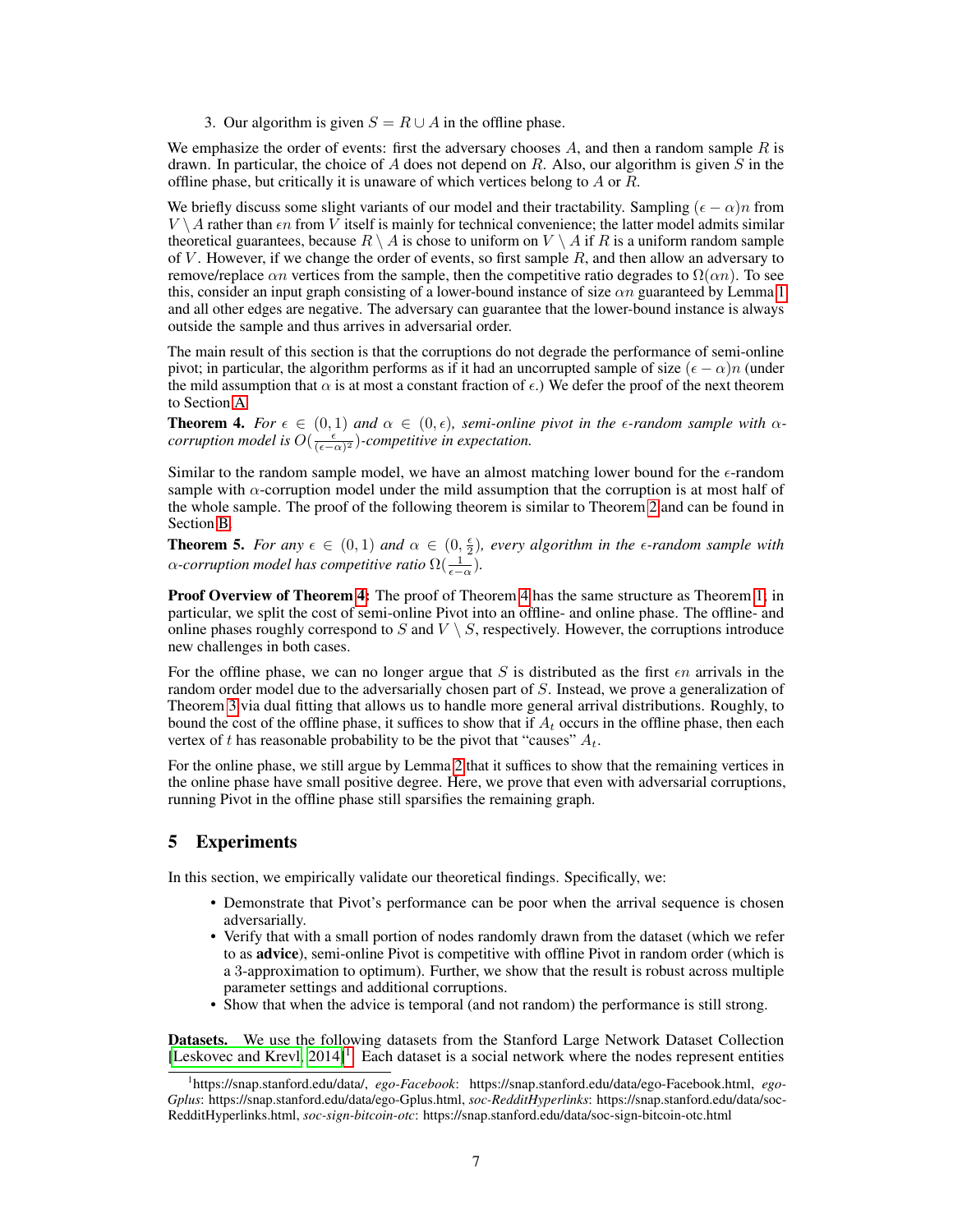such as users or communities, and the edges represent connections between the entities such as communication or transactions. We use two non-temporal datasets: *ego-Facebook* and *ego-Gplus* [\[McAuley and Leskovec, 2012\]](#page-10-16); and two temporal datasets: *soc-RedditHyperlinks* [\[Kumar et al.,](#page-10-17) [2018a\]](#page-10-17) and *soc-sign-bitcoin-otc* [\[Kumar et al., 2016,](#page-10-18) [2018b\]](#page-10-19). The temporal datasets have *timestamps* on the edges representing when the connection happened. We refer to these datasets as FACEBOOK, GPLUS, REDDIT and BITCOIN respectively. See Table [1](#page-7-0) for a full description of the four data sources.

To generate signed complete graphs, on directed graphs we convert all arcs into undirected edges, and on weighted graphs we only keep the edges with positive weights. These edges represent the positive edges, and all the other edges are negative edges.

<span id="page-7-0"></span>Table 1: Dataset desciption.

| Dataset                         | $(\# Edges, \# Nodes)$ | <b>Edge Features</b>                 | Edge Meaning                       |
|---------------------------------|------------------------|--------------------------------------|------------------------------------|
| <b>FACEBOOK</b>                 | (4039, 88234)          | Undirected, unweighted, non-temporal | Users are friends                  |
| <b>GPLUS</b>                    | (107614, 13673453)     | Directed, unweighted, non-temporal   | One user follows another           |
| REDDIT                          | (55863, 858490)        | Directed, weighted, temporal         | A hyperlink between two subreddits |
| <b>BITCOIN</b><br>(5881, 35592) |                        | Directed, weighted, temporal         | A trust rating between users       |

To perform a richer evaluation, we sub-sample from the datasets to obtain our input graphs in the following manner. The two non-temporal data sources, FACEBOOK and GPLUS, contain *egonetworks* which represent the lists of friends of pre-selected users and the connections among them. We experiment on these ego-networks which are sub-graphs induced from the entire graph by a subset of nodes. For the temporal data sources, we take all edges with timestamps falling into a time interval and all nodes induced on these edges.

Performance Metrics. We use Pivot in uniformly random order as our benchmark. For each arrival order constructed, we conduct multiple trials, take the ratio of the average number of *disagreements* for semi-online Pivot over that of random Pivot, and subtract 1 to measure relative improvement, which we call degradation.

**Power of Advice.** Our first experiment studies the benefit of a random sample of nodes. We compare the performance of Pivot with and without advice under different element orderings.

We first test Pivot on a uniform random ordering of the nodes. Recall that this is a 3-approximation [\[Ailon et al., 2008\]](#page-9-10) to the optimum. Then we test Pivot in the following adversarial orders: (1) node degree in descending order; (2) number of bad triangles in a node's neighborhood that contains this node, in descending order<sup>[2](#page-7-1)</sup>; and ([3](#page-7-2)) timestamp, in chronological order (only for temporal datasets.)  $3$ 

Next, we explore the performance of *semi-online* Pivot with advice in the  $\epsilon$ -random sample model. We produce the advice by randomly sampling an  $\epsilon$ -fraction of the nodes. Then, in the online phase, the remaining nodes arrive in adversarial order. We test the same adversarial orders as before.

<span id="page-7-3"></span>Table 2: Mean degradation and standard deviation in Pivot's performance on different sequences,  $\epsilon = 0.1$ , 30 trials.

| .               |                                      |                  |             |                      |                      |                      |          |                      |  |
|-----------------|--------------------------------------|------------------|-------------|----------------------|----------------------|----------------------|----------|----------------------|--|
| Dataset         | $(\# \text{Nodes}, \# \text{Edges})$ | Random           | Degree      | Degree w. Advice     | <b>Bad Triangles</b> | <b>Bad Triangles</b> | Time     | Time                 |  |
|                 |                                      |                  |             |                      |                      | w. Advice            |          | w. Advice            |  |
| <b>FACEBOOK</b> | (534, 9626)                          | $0 \pm 11.21 \%$ | 108.61%     | $4.33 + 12.68\%$     | 108.54%              | $3.53 \pm 13.46 \%$  | N/A      | N/A                  |  |
| <b>FACEBOOK</b> | (1034, 53498)                        | $0 \pm 6.00 \%$  | 63.19%      | $0.19 \pm 5.49 \%$   | 63.72%               | $1.48 \pm 6.63 \%$   | N/A      | N/A                  |  |
| <b>GPLUS</b>    | (1650, 166292)                       | $0 + 20.79%$     | 133.46 %    | $9.90 \pm 23.30 \%$  | 133.46 %             | $-0.80 + 17.03\%$    | N/A      | N/A                  |  |
| <b>GPLUS</b>    | (3455, 435569)                       | $0 + 15.35\%$    | 229.37 %    | $-3.95 \pm 16.03 \%$ | 229.38%              | $-3.91 \pm 12.78 \%$ | N/A      | N/A                  |  |
| REDDIT          | (4277, 9524)                         | $0 + 42.79%$     | 610.64%     | $3.99 \pm 8.31 \%$   | 610.97%              | $5.71 \pm 8.49 \%$   | 139.26 % | $-4.88 \pm 10.43\%$  |  |
| REDDIT          | (7019, 20724)                        | $0 + 11.36\%$    | 690.05%     | $21.28 + 28.61\%$    | 690.27%              | $18.40 \pm 11.74$ %  | 79.89%   | $4.59 \pm 8.65 \%$   |  |
| REDDIT          | (14042, 56567)                       | $0 + 20.23 \%$   | 822.60%     | $11.09 + 42.99\%$    | 822.64%              | $2.59 \pm 12.24 \%$  | 50.24 %  | $-1.01 \pm 14.11 \%$ |  |
| <b>BITCOIN</b>  | (2979, 14695)                        | $0 + 21.83\%$    | $1070.07\%$ | $9.75 \pm 24.32 \%$  | 1066.81%             | $11.70 + 25.48$ %    | 579.06%  | $8.50 \pm 40.54 \%$  |  |

See Table [2](#page-7-3) for data on the performance of Pivot in different scenarios. Each entry shows the level of degradation compared with fully random Pivot after 30 trials (mean  $\pm$  standard deviation). See Section [C](#page-15-1) for results on all input graphs. The first two columns show the data source and the size of the graph instance. Column "Random" shows random Pivot's performance. Columns "Degree", "Bad Triangles" and "Time" give Pivot's performance on the three adversarial orders mentioned earlier, while the columns next to these three show the performance of semi-online Pivot using the advice.

<span id="page-7-2"></span><span id="page-7-1"></span><sup>&</sup>lt;sup>2</sup>For a node with k neighbors, this number is equivalent to its **clustering coefficient** times  $\frac{k(k-1)}{2}$ .

<sup>&</sup>lt;sup>3</sup>The original temporal datasets only have timestamps on edges. We consider the timestamp of any node to be the earliest timestamp of all edges adjacent to it.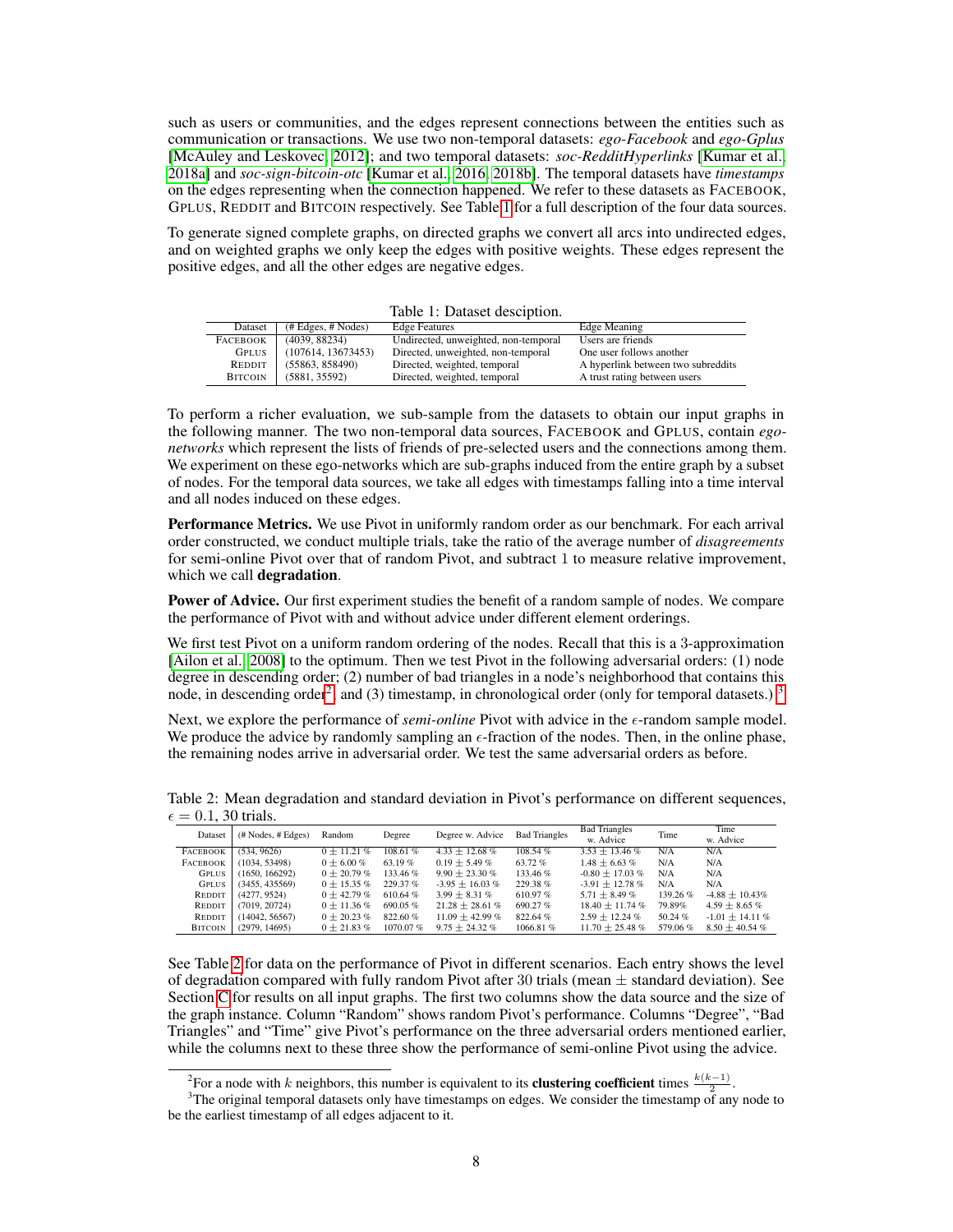

<span id="page-8-0"></span>Figure 1: (i) Degradation v.s.  $\epsilon$  values, REDDIT, (# nodes, # edges) = (14042, 56567). (ii) Degradation v.s.  $\alpha$  values, when  $\epsilon = 0.2$ .

Compared with a fully random sequence, an adversarial sequence of online node arrivals can cause Pivot's performance to degrade significantly, from 2-10x. Sorting the nodes according to degrees or bad triangles in the neighborhood could causes Pivot's performance to be 1000% worse for some sub-samples. For the temporal node sequences, Pivot's performance is about  $50 - 100\%$  worse for REDDIT and 500% worse for BITCOIN. However, when  $\epsilon = 0.1$ , semi-online Pivot's performance is only slightly worse (about  $10 - 20\%$ ) than fully random Pivot. Thus, with only a small advice set, semi-online Pivot almost completely bridges the gap between adversarial and random order.

Robustness. Our next goal is to show that the gains of Pivot with advice are robust to different choices of  $\epsilon$  as well as adversarial corruptions. Recall that for a node set of size n, the advice has  $(\epsilon - \alpha)n$  randomly sampled nodes and  $\alpha n$  adversarially chosen nodes. For each of the four data sources, we select a sufficiently large sub-sample and change  $\epsilon$  and  $\alpha$  while producing advice.

For the corrupted advice, for any one of the three adversarial sequences, we choose the first  $\alpha$  fraction of nodes to be the corruptions (i.e. the "worst" nodes as evidenced by the experiments with no advice). Then, we sample  $(\epsilon - \alpha)n$  nodes from the remaining nodes to complete the advice. The online phase arrival order is the same as in the adversarial sequence.

Figure [1\(](#page-8-0)i) shows how degradation changes while  $\epsilon$  ranges in [0.01, 0.5] and  $\alpha = 0$  (no corruptions), and (ii) shows how corruptions in the advice affect semi-online Pivot when  $\epsilon = 0.2$ . Pivot's performance is robust against shrinking the size of the advice and against adding corruptions. For  $\epsilon \geq 0.05$ , or with the advice set corrupted by 25%, the performance remains constant. See Section [C](#page-15-1) for results on more datasets.

Temporal Advice. Finally, learning the advice from prior temporal data is sufficient for Pivot to have good performance. We test both temporal datasets: REDDIT and BITCOIN. The advice is generated from older data just prior to the time interval of the test dataset. In particular, our advice consists of all nodes in the older dataset, which are incident on edges in the test dataset (i.e. the old data that is related to the new data.) After the advice, the test data set arrives in adversarial order - including temporal order, where vertices arrive in order of their timestamps.

<span id="page-8-1"></span>Table 3: Degradation of semi-online Pivot when using advice from historical data, REDDIT, 100 trials, test dataset has the duration of 6 months.

|                          | anan wa wamaye ma ma wamanchi yi a mvinin. |                  |         |                      |                      |                         |         |                      |  |  |  |  |
|--------------------------|--------------------------------------------|------------------|---------|----------------------|----------------------|-------------------------|---------|----------------------|--|--|--|--|
| Davs                     | $\epsilon$ -value                          | Random.          | Degree  | Degree w. Advice     | <b>Bad Triangles</b> | Bad Triangles w. Advice | Time    | Time w. Advice       |  |  |  |  |
| $\overline{\mathcal{L}}$ | 0.09                                       | $0 \pm 14.57 \%$ | 675.40% | $60.73 + 38.29\%$    | $675.12\%$           | $65.73 + 46.47\%$       | 52.08 % | $55.49 + 29.57\%$    |  |  |  |  |
| 10                       | 0.15                                       | $0 + 14.57\%$    | 675.40% | $42.09 + 25.19\%$    | 675.12%              | $36.85 + 20.26\%$       | 52.08%  | $34.74 + 23.39\%$    |  |  |  |  |
|                          | 0.19                                       | $0 + 14.57\%$    | 675.40% | $41.09 + 32.35\%$    | 675.12%              | $36.85 + 20.26\%$       | 52.08%  | $36.58 + 37.41\%$    |  |  |  |  |
| 20                       | 0.22                                       | $0 + 14.57\%$    | 675.40% | $30.76 \pm 23.27 \%$ | 675.12%              | $36.43 + 32.97\%$       | 52.08%  | $41.66 \pm 48.21 \%$ |  |  |  |  |
| 25                       | 0.25                                       | $0 + 14.57\%$    | 675.40% | $35.28 + 50.72\%$    | 675.12%              | $30.97 + 32.24\%$       | 52.08%  | $30.54 \pm 28.82 \%$ |  |  |  |  |

Table [3](#page-8-1) shows the results for REDDIT when we change the time interval used to generate the advice, which is shown in Column "Days" in time unit of days. The time interval for the *test dataset* is fixed to be 6 months. Column " $\epsilon$ -value" gives the proportion of nodes in test dataset that appeared in the old data, which corresponds to the parameter  $\epsilon$  in the  $\epsilon$ -random sample model. See Section [C](#page-15-1) for the results for BITCOIN. The rest of the table shows the degradation of Pivot using the advice from the corresponding historical data. Pivot's performance improves when we increase the time interval (equivalent to increasing  $\epsilon$ ). Starting with  $\epsilon = 0.15$  (time interval for old data/test data is 10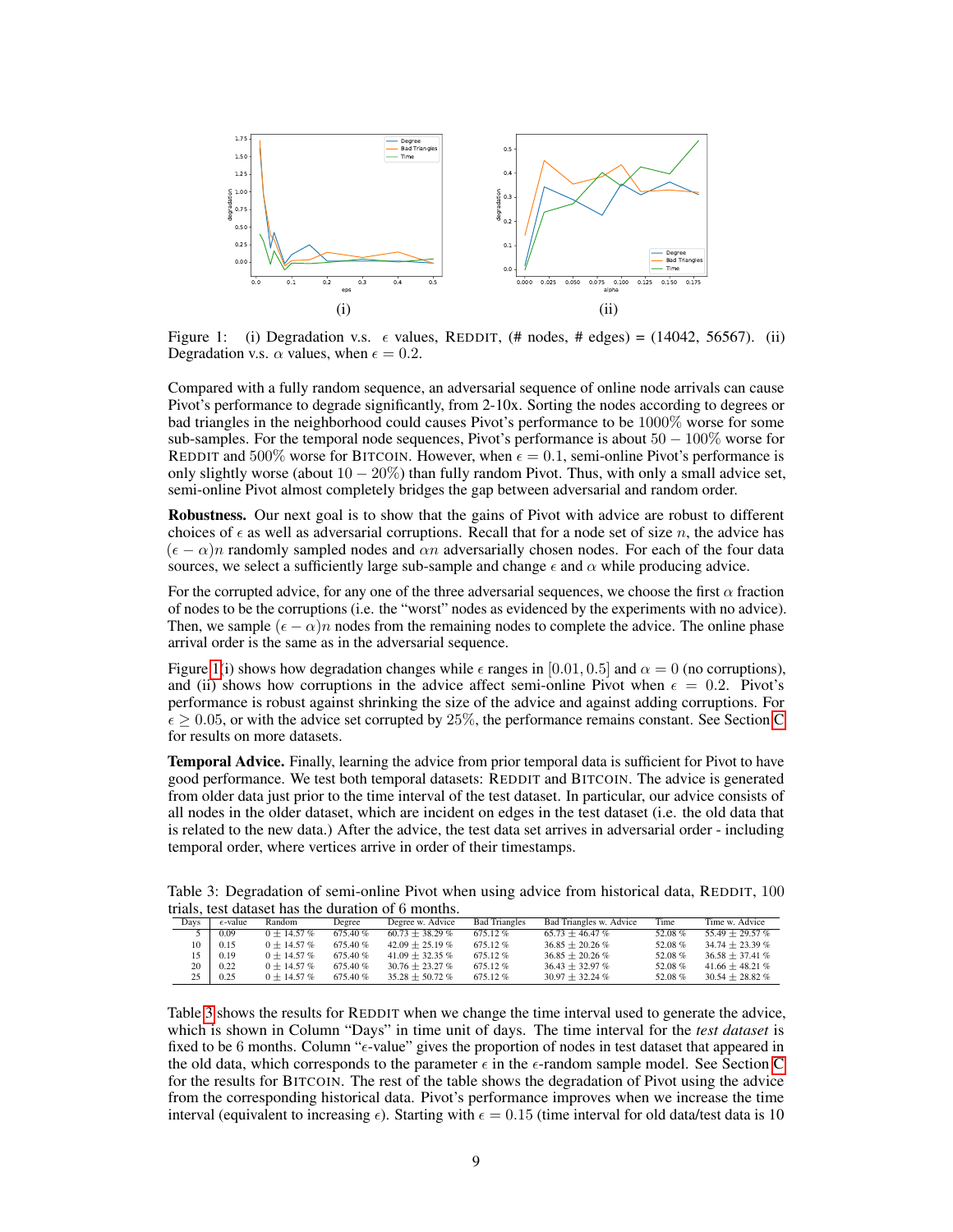days/6 months), the temporal advice improves Pivot's performance on all adversarial orders. This demonstrates that Pivot works well empirically using advice from historical data.

# 6 Conclusion

By augmenting a standard online algorithm for correlation clustering with a small random sample of the data, we can overcome strong lower bounds for online correlation clustering. We give nearoptimal algorithms for semi-online correlation clustering given a random sample (with corruptions), and further this theory is predictive of practical performance. Empirically, with only a small random sample, semi-online pivot is competitive with *offline* pivot in random order. Further, in temporal datasets, the sample can be practically obtained from past data. We show that semi-online models, where we augment an online algorithm with some offline information, can be a powerful tool in both theory and practice to improve the performance of online algorithms, and we believe they will find further applications in other problems.

### Funding Sources

B. Moseley, Y. Wang and R. Zhou were supported in part by a Google Research Award, an Infor Research Award, a Carnegie Bosch Junior Faculty Chair and NSF grants CCF-1824303, CCF-1845146, CCF-1733873 and CMMI-1938909. B. Moseley additionally is a part time employee of Relational AI.

#### References

- <span id="page-9-5"></span>R. Agrawal, A. Halverson, K. Kenthapadi, N. Mishra, and P. Tsaparas. Generating labels from clicks. In *Proceedings of the Second ACM International Conference on Web Search and Data Mining*, pages 172–181, 2009.
- <span id="page-9-10"></span>N. Ailon, M. Charikar, and A. Newman. Aggregating inconsistent information: ranking and clustering. *Journal of the ACM (JACM)*, 55(5):1–27, 2008.
- <span id="page-9-11"></span>N. Ailon, A. Bhattacharya, and R. Jaiswal. Approximate correlation clustering using same-cluster queries. In *Latin American Symposium on Theoretical Informatics*, pages 14–27. Springer, 2018.
- <span id="page-9-3"></span>A. Arasu, C. Ré, and D. Suciu. Large-scale deduplication with constraints using dedupalog. In *2009 IEEE 25th International Conference on Data Engineering*, pages 952–963. IEEE, 2009.
- <span id="page-9-1"></span>N. Bansal, A. Blum, and S. Chawla. Correlation clustering. *Machine learning*, 56(1):89–113, 2004.
- <span id="page-9-2"></span>F. Bonchi, A. Gionis, and A. Ukkonen. Overlapping correlation clustering. *Knowledge and information systems*, 35(1):1–32, 2013.
- <span id="page-9-6"></span>D. Chakrabarti, R. Kumar, and K. Punera. A graph-theoretic approach to webpage segmentation. In *Proceedings of the 17th international conference on World Wide Web*, pages 377–386, 2008.
- <span id="page-9-7"></span>S. Chawla, K. Makarychev, T. Schramm, and G. Yaroslavtsev. Near optimal lp rounding algorithm for correlationclustering on complete and complete k-partite graphs. In *Proceedings of the fortyseventh annual ACM symposium on Theory of computing*, pages 219–228, 2015.
- <span id="page-9-4"></span>Y. Chen, S. Sanghavi, and H. Xu. Clustering sparse graphs. In *Proceedings of the 25th International Conference on Neural Information Processing Systems-Volume 2*, pages 2204–2212, 2012.
- <span id="page-9-0"></span>V. Cohen-Addad, N. Hjuler, N. Parotsidis, D. Saulpic, and C. Schwiegelshohn. Fully dynamic consistent facility location. In *NeurIPS'19-33rd Conference on Neural Information Processing Systems*, 2019.
- <span id="page-9-9"></span>E. D. Demaine, D. Emanuel, A. Fiat, and N. Immorlica. Correlation clustering in general weighted graphs. *Theoretical Computer Science*, 361(2-3):172–187, 2006.
- <span id="page-9-8"></span>I. Giotis and V. Guruswami. Correlation clustering with a fixed number of clusters. *arXiv preprint cs/0504023*, 2005.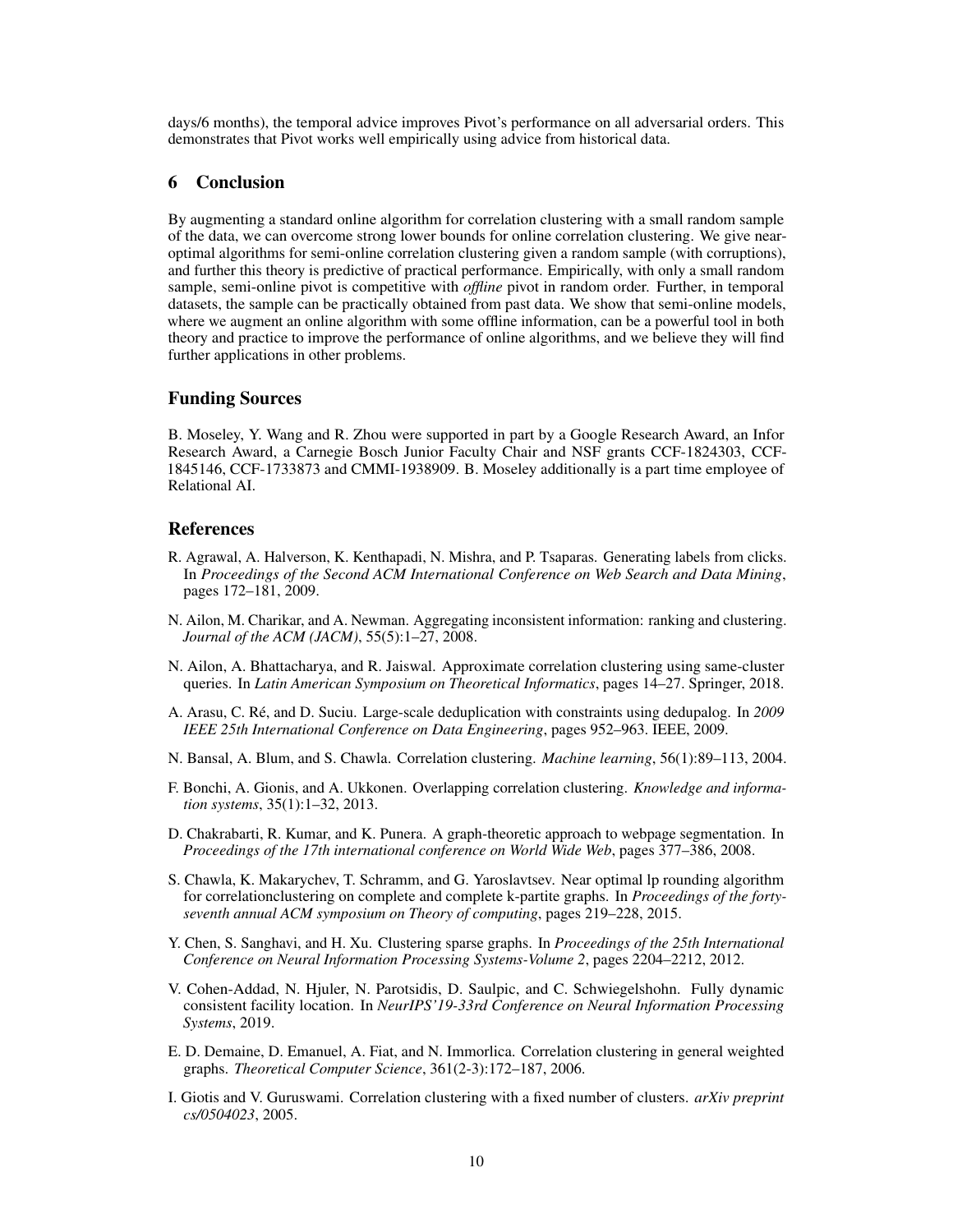- <span id="page-10-3"></span>X. Guo, J. Kulkarni, S. Li, and J. Xian. On the facility location problem in online and dynamic models. In *Approximation, Randomization, and Combinatorial Optimization. Algorithms and Techniques (APPROX/RANDOM 2020)*. Schloss Dagstuhl-Leibniz-Zentrum für Informatik, 2020.
- <span id="page-10-4"></span>X. Guo, J. Kulkarni, S. Li, and J. Xian. Consistent k-median: Simpler, better and robust. In *International Conference on Artificial Intelligence and Statistics*, pages 1135–1143. PMLR, 2021.
- <span id="page-10-7"></span>D. V. Kalashnikov, Z. Chen, S. Mehrotra, and R. Nuray-Turan. Web people search via connection analysis. *IEEE Transactions on Knowledge and Data Engineering*, 20(11):1550–1565, 2008.
- <span id="page-10-10"></span>N. Korula, V. Mirrokni, and M. Zadimoghaddam. Online submodular welfare maximization: Greedy beats 1/2 in random order. *SIAM Journal on Computing*, 47(3):1056–1086, 2018.
- <span id="page-10-12"></span>R. Kumar, M. Purohit, A. Schild, Z. Svitkina, and E. Vee. Semi-online bipartite matching. In *10th Innovations in Theoretical Computer Science Conference, ITCS 2019, January 10-12, 2019, San Diego, California, USA*, pages 50:1–50:20, 2019.
- <span id="page-10-18"></span>S. Kumar, F. Spezzano, V. Subrahmanian, and C. Faloutsos. Edge weight prediction in weighted signed networks. In *2016 IEEE 16th International Conference on Data Mining (ICDM)*, pages 221–230. IEEE, 2016.
- <span id="page-10-17"></span>S. Kumar, W. L. Hamilton, J. Leskovec, and D. Jurafsky. Community interaction and conflict on the web. In *Proceedings of the 2018 world wide web conference*, pages 933–943, 2018a.
- <span id="page-10-19"></span>S. Kumar, B. Hooi, D. Makhija, M. Kumar, C. Faloutsos, and V. Subrahmanian. Rev2: Fraudulent user prediction in rating platforms. In *Proceedings of the Eleventh ACM International Conference on Web Search and Data Mining*, pages 333–341, 2018b.
- <span id="page-10-2"></span>S. Lattanzi and S. Vassilvitskii. Consistent k-clustering. In *International Conference on Machine Learning*, pages 1975–1984. PMLR, 2017.
- <span id="page-10-15"></span>J. Leskovec and A. Krevl. SNAP Datasets: Stanford large network dataset collection. [http:](http://snap.stanford.edu/data) [//snap.stanford.edu/data](http://snap.stanford.edu/data), June 2014.
- <span id="page-10-6"></span>E. Liberty, R. Sriharsha, and M. Sviridenko. An algorithm for online k-means clustering. In *2016 Proceedings of the eighteenth workshop on algorithm engineering and experiments (ALENEX)*, pages 81–89. SIAM, 2016.
- <span id="page-10-13"></span>T. Lykouris and S. Vassilvitskii. Competitive caching with machine learned advice. In *International Conference on Machine Learning*, pages 3296–3305. PMLR, 2018.
- <span id="page-10-11"></span>T. Lykouris, V. Mirrokni, and R. Paes Leme. Stochastic bandits robust to adversarial corruptions. In *Proceedings of the 50th Annual ACM SIGACT Symposium on Theory of Computing*, pages 114–122, 2018.
- <span id="page-10-8"></span>C. Mathieu, O. Sankur, and W. Schudy. Online correlation clustering. In *27th International Symposium on Theoretical Aspects of Computer Science, STACS 2010, March 4-6, 2010, Nancy, France*, pages 573–584, 2010.
- <span id="page-10-16"></span>J. J. McAuley and J. Leskovec. Learning to discover social circles in ego networks. In *NIPS*, volume 2012, pages 548–56. Citeseer, 2012.
- <span id="page-10-5"></span>A. Meyerson. Online facility location. In *Proceedings 42nd IEEE Symposium on Foundations of Computer Science*, pages 426–431. IEEE, 2001.
- <span id="page-10-9"></span>T. Roughgarden. *Beyond the Worst-Case Analysis of Algorithms*. Cambridge University Press, 2020.
- <span id="page-10-14"></span>B. Saha and S. Subramanian. Correlation clustering with same-cluster queries bounded by optimal cost. *arXiv preprint arXiv:1908.04976*, 2019.
- <span id="page-10-1"></span>R. Vidal. Online clustering of moving hyperplanes. *Advances in Neural Information Processing Systems*, 19:1433–1440, 2006.
- <span id="page-10-0"></span>J. Zhang, Z. Ghahramani, and Y. Yang. A probabilistic model for online document clustering with application to novelty detection. *Advances in neural information processing systems*, 17: 1617–1624, 2004.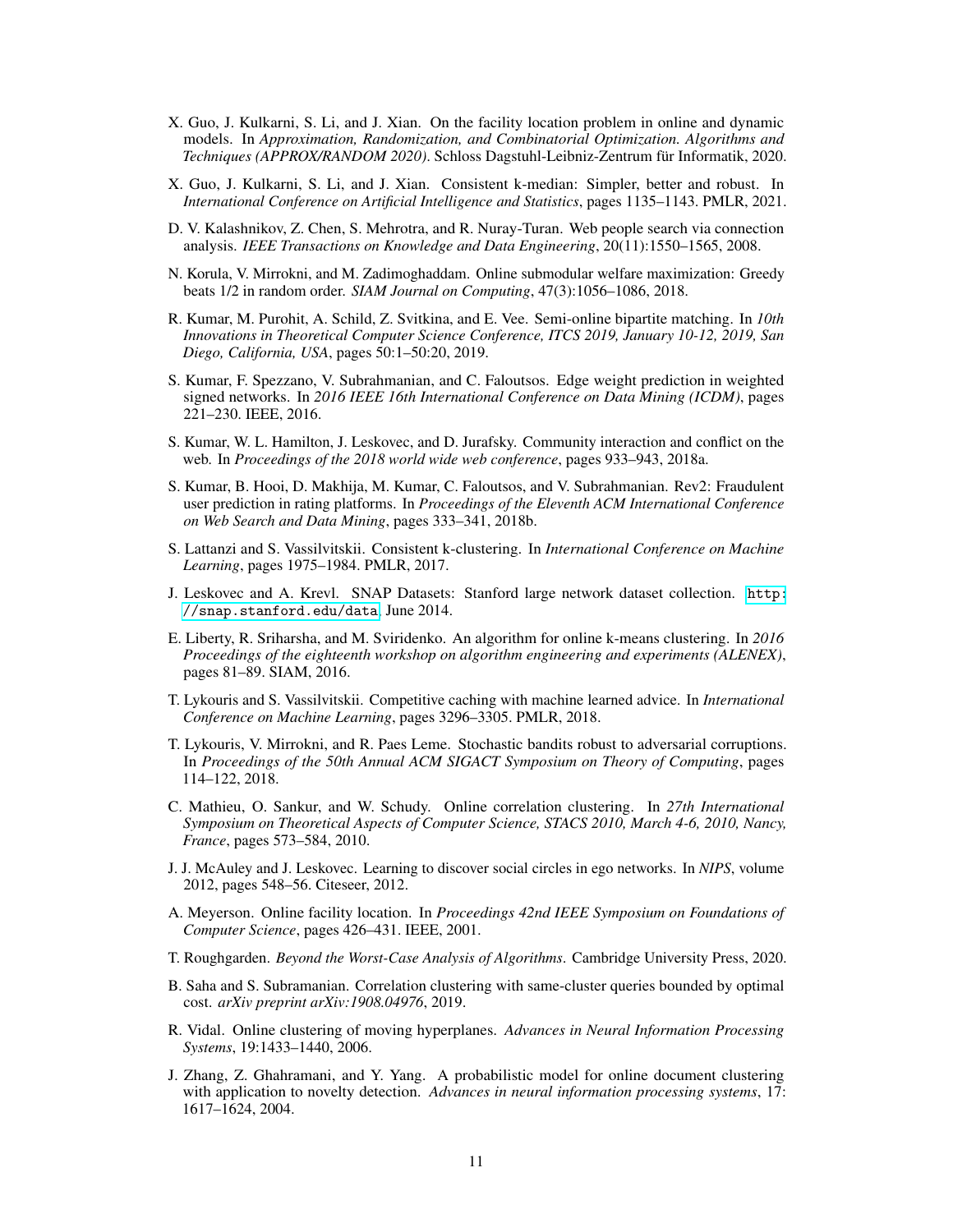# **Checklist**

- 1. For all authors...
	- (a) Do the main claims made in the abstract and introduction accurately reflect the paper's contributions and scope? [Yes]
	- (b) Did you describe the limitations of your work? [Yes]
	- (c) Did you discuss any potential negative societal impacts of your work? [N/A] . The paper presents an algorithmic improvement on a classical problem.
	- (d) Have you read the ethics review guidelines and ensured that your paper conforms to them? [Yes]
- 2. If you are including theoretical results...
	- (a) Did you state the full set of assumptions of all theoretical results? [Yes]
	- (b) Did you include complete proofs of all theoretical results? [Yes]
- 3. If you ran experiments...
	- (a) Did you include the code, data, and instructions needed to reproduce the main experimental results (either in the supplemental material or as a URL)? [Yes]
	- (b) Did you specify all the training details (e.g., data splits, hyperparameters, how they were chosen)? [N/A]
	- (c) Did you report error bars (e.g., with respect to the random seed after running experiments multiple times)? [Yes]
	- (d) Did you include the total amount of compute and the type of resources used (e.g., type of GPUs, internal cluster, or cloud provider)? [N/A] The experiments were run on a single machine.
- 4. If you are using existing assets (e.g., code, data, models) or curating/releasing new assets...
	- (a) If your work uses existing assets, did you cite the creators?  $[N/A]$  We cited the datasets, we do not use any previous code or models.
	- (b) Did you mention the license of the assets? [N/A]
	- (c) Did you include any new assets either in the supplemental material or as a URL? [N/A]
	- (d) Did you discuss whether and how consent was obtained from people whose data you're using/curating? [N/A]
	- (e) Did you discuss whether the data you are using/curating contains personally identifiable information or offensive content? [N/A]
- 5. If you used crowdsourcing or conducted research with human subjects...
	- (a) Did you include the full text of instructions given to participants and screenshots, if applicable? [N/A]
	- (b) Did you describe any potential participant risks, with links to Institutional Review Board (IRB) approvals, if applicable? [N/A]
	- (c) Did you include the estimated hourly wage paid to participants and the total amount spent on participant compensation? [N/A]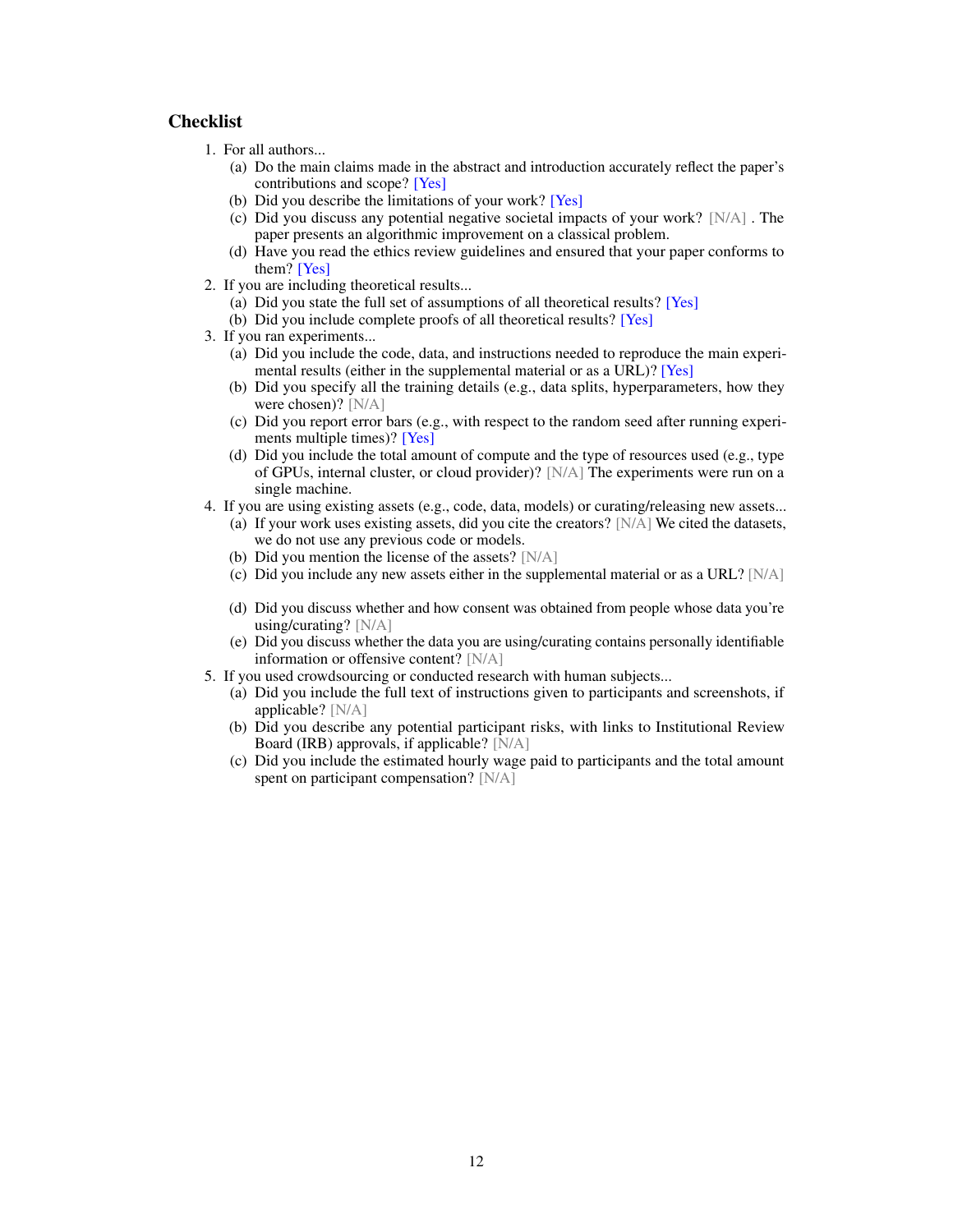### <span id="page-12-0"></span>A Analysis: Proof of Theorem [4](#page-6-0)

Throughout this section, let OPT denote the number of disagreements made by the optimal offline algorithm on  $G$  and ALG denote the cost of semi-online Pivot. Note that OPT is a fixed quantity, while ALG depends on the random choice of  $S$  and its order. Further, all probabilities are taken with respect to the  $\epsilon$ -random sample with  $\alpha$ -corruption model.

By Equation  $(1)$ , we can write our cost as:

$$
\mathbb{E}[\mathrm{ALG}] = \sum_{t \in T} \mathbb{P}(A_t).
$$

Previously, we split this sum into the contributions by S and  $V \setminus S$ . Now, we consider a slightly different partition. To this end, we define the (random) ordered set  $S' \subset S$  of the first  $\frac{\epsilon - \alpha}{2}n$  arrivals in S. Recall that  $A_t^{S'} = \{$  one vertex of t is chosen as pivot in S' while all three are unclustered and analogously for  $A_t^{V \setminus S}$ . Then we can re-write:

$$
\mathbb{E}[Alg] = cost(S') + cost(V \setminus S'),
$$

where  $cost(S') = \sum_{t \in T} \mathbb{P}(A_t^{S'})$  and  $cost(V \setminus S') = \sum_{t \in T} \mathbb{P}(A_t^{V \setminus S'})$  $t^{V(S)}$ ). Thus, now our offline phase corresponds to S', and our online phase to  $V \setminus S'$ . We will show that  $cost(S') = O(\frac{1}{\epsilon - \alpha})$ OPT and  $cost(V \setminus S') = O(\frac{\epsilon}{(\epsilon - \alpha)^2})$ OPT. Combining these two bounds with the above expression for  $\mathbb{E}[ALG]$ completes the proof of Theorem [4.](#page-6-0)

# **A.0.1** Bounding Cost of  $S'$

We show that  $cost(S') = O(\frac{1}{\epsilon - \alpha})$ OPT. Recall that S' is part of the offline phase which arrives in random order. For any vertex  $i \in V$ , we define the event  $A_i^{S'}$  analogously as  $A_i^{S'}$  for triangle t. That is,  $A_i^{S'} = \{i \text{ is chosen as pivot in } S'\}$ . We begin with a technical lemma that analogous to the dual fitting analysis of Pivot in random order.

<span id="page-12-1"></span>**Lemma 4.** Let  $c > 0$ . Suppose for all  $t \in T$  and  $i \in t$ , we have  $\mathbb{P}(A_i^{S'} \mid A_i^{S'}) \geq c$ . Then  $\sum_{t \in T} \mathbb{P}(A_t^{S'}) \leq \frac{1}{c}$ OPT.

*Proof.* Consider the primal-dual pair of linear programs P and D:

$$
P = \min_{x} \{ \sum_{e \in E} x_e \mid x_{ij} + x_{jk} + x_{ki} \ge 1 \,\forall ijk \in T, \, x \ge 0 \}.
$$

$$
D = \max_{y} \{ \sum_{t \in T} y_t \mid \sum_{t \in T | e \in t} y_t \le 1 \,\forall e \in E, \, y \ge 0 \}.
$$

We observe that  $x_e = 1_{Opt \text{ makes a disagreement on } e}$  for all e is feasible for P with objective value OPT. Thus,  $\text{OPT}(P) \leq \text{OPT}$ . Further, by strong duality  $\text{OPT}(D) = \text{OPT}(P) \leq \text{OPT}$ .

We now exhibit a feasible solution to D. For all  $t \in T$ , take  $y_t = c \mathbb{P}(A_t^{S'})$ . It suffices to show that this setting of y is feasible for D, because then  $c\sum_{t\in T}\mathbb{P}(A_t^{S'})\leq$  OPT. It is immediate that  $y\geq 0$ , so we check for each  $ij \in E$ :

$$
\sum_{e \in V | ijk \in T} c \mathbb{P}(A_{ijk}^{S'}) \le \sum_{k \in V | ijk \in T} \mathbb{P}(A_k^{S'} \mid A_{ijk}^{S'}) \mathbb{P}(A_{ijk}^{S'}) = \sum_{k | ijk \in T} \mathbb{P}(A_k^{S'} \cap A_{ijk}^{S'}),
$$

where we observe that the events  $A_k^{S'} \cap A_{ijk}^{S'}$  are disjoint for all k with  $ijk \in T$ , and each such event implies that Pivot makes  $ij$  a disagreement. We conclude:

$$
\sum_{k \in V || ijk \in T} c \mathbb{P}(A_{ijk}^{S'}) \leq \mathbb{P}(\text{Pivot makes } ij \text{ a disagreement}) \leq 1.
$$

Thus,  $y$  is feasible for  $D$ .

 $\bar{k}$ 

 $\Box$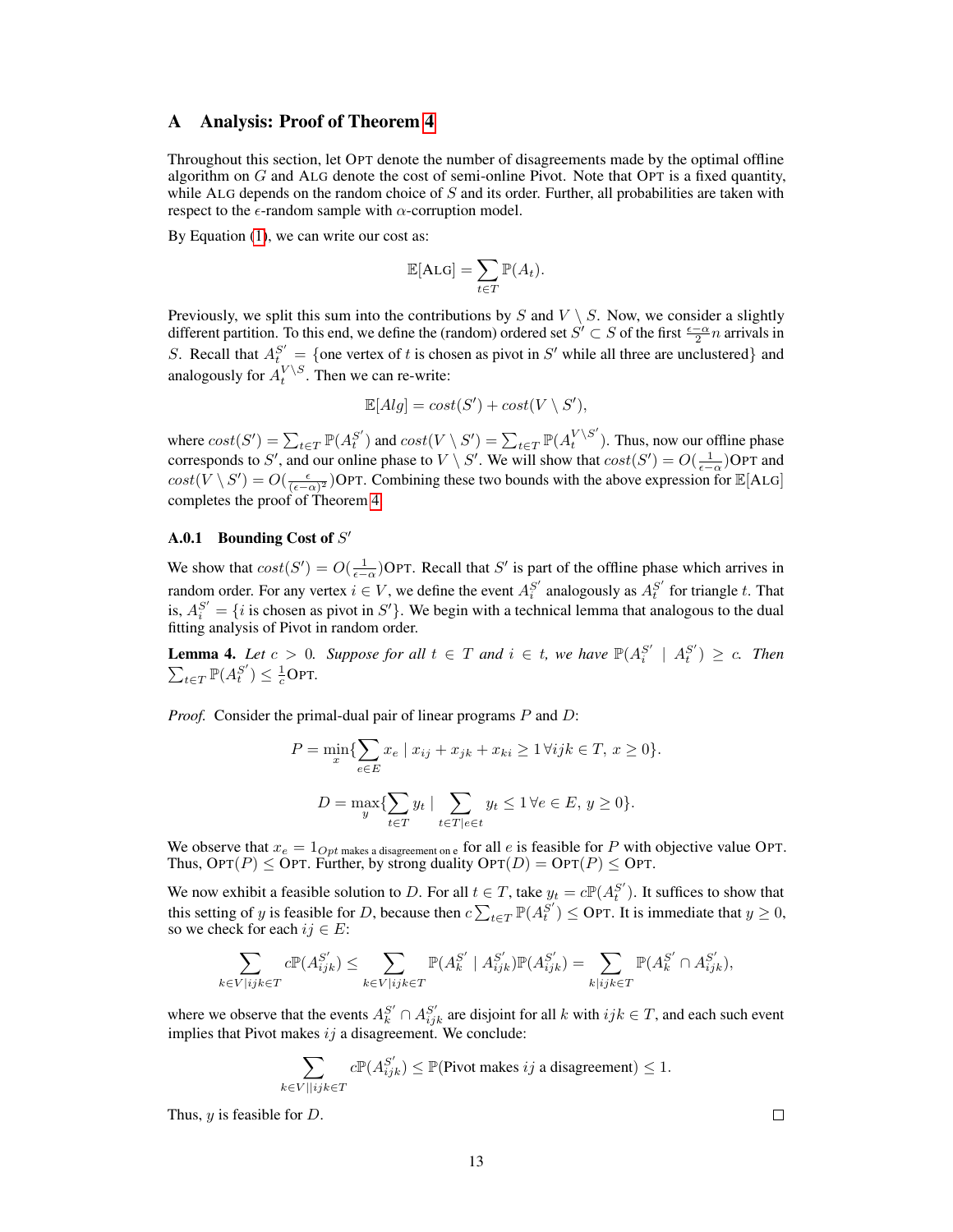Note that we can recover the proof of Theorem [3](#page-4-1) using the above lemma. Take all probabilities with respect to the random order model, and  $S' = V$ . Then  $\mathbb{P}(A_i^V | A_i^V) \geq \frac{1}{3}$  for all  $t \in T$  and  $i \in t$ . This is because each vertex of  $t$  has equal probability of arriving first among the three in the random order model. This implies the expected cost of Pivot in the random order model is at most 3OPT.

In light of the above lemma, we study the probabilities  $\mathbb{P}(A_i^{S'} \mid A_i^{S'})$  for  $t \in T, i \in t$ . Roughly, we want to show that the probability of each vertex of t arriving first among the three is not too small. The case to keep in mind is if some vertices of a bad triangle are adversarial and others are not. The next lemma shows that the probability than the next arrival in  $S'$  is a particular vertex does not vary much between adversarial and random vertices.

<span id="page-13-0"></span>**Lemma 5.** Let  $r \leq |S'|$ . Fix an ordered prefix  $p = (p_1, \ldots, p_{r-1})$  of the first  $r - 1$  arrivals in S'. *Then for any*  $i \notin p$ *, we have:* 

$$
\frac{\epsilon-\alpha}{2}\frac{1}{\epsilon n-(r-1)}\leq \mathbb{P}(r\text{th arrival is }i\mid\text{first }r-1\text{ arrivals are }p)\leq\frac{1}{\epsilon n-(r-1)}.
$$

*Proof.* Fix  $i \notin p$  and let P be the event  $P = \{\text{first } r - 1 \text{ arrivals are } p\}$ . Noting that  $i \in S$  is necessary for  $i$  to be the rth arrival, we have:

 $\mathbb{P}(r\text{th arrival is } i \mid P) = \mathbb{P}(r\text{th arrival is } i \mid P, i \in S)\mathbb{P}(i \in S \mid P).$ 

Conditioned on P and  $i \in S$ , the rth arrival is a uniform random vertex from  $S \setminus P$ , so:

$$
\mathbb{P}(r\text{th arrival is } i \mid P, i \in S) = \frac{1}{|S| - |P|} = \frac{1}{\epsilon n - (r - 1)}.
$$

To analyze the second term,  $\mathbb{P}(i \in S \mid P)$ , we consider two cases. In the first case  $i \in A$ , so  $\mathbb{P}(i \in S \mid P) = 1$ . Otherwise,  $i \in V \setminus A$ , so conditioned on P,  $i \in S$  if and only if  $i \in R \setminus \{p_1, \ldots, p_{r-1}\}\.$  Thus we can lower-bound  $\mathbb{P}(i \in S \mid P) \geq \frac{(\epsilon - \alpha)n - r}{n} \geq \frac{\epsilon - \alpha}{2}$ , where we recall  $r \leq |S'| = \frac{(\epsilon - \alpha)n}{2}$  $\frac{\alpha}{2}$ . We conclude,  $\frac{\epsilon-\alpha}{2} \leq \mathbb{P}(i \in S \mid P) \leq 1$ . Combining our expressions for both terms gives the desired result.

Now we are ready to lower bound  $\mathbb{P}(A_i^{S'} | A_i^{S'})$  by considering the prefixes of arrivals where  $A_i^{S'}$ occurs.

<span id="page-13-1"></span>**Lemma 6.** *For any*  $t \in T$  *and*  $i \in t$ ,  $\mathbb{P}(A_i^{S'} | A_i^{S'}) \geq \frac{\epsilon - \alpha}{5}$ *.* 

*Proof.* Fix  $t \in T$  and  $i \in t$ . For  $1 \leq r \leq |S'|$ , we define the event  $A_t^r =$ {one vertex of t is chosen as pivot in the rth arrival while all three are unclustered}. Note that the events  $A_t^r$  for all  $1 \le r \le |S'|$  partition  $A_t^{S'}$ . Then by the law of total probability:

$$
\mathbb{P}(A_i^{S'} \mid A_i^{S'}) = \sum_{r=1}^{|S'|} \mathbb{P}(A_i^{S'} \mid A_i^{S'}, A_t^r) \mathbb{P}(A_t^r \mid A_i^{S'}) = \sum_{r=1}^{|S'|} \mathbb{P}(r\text{th arrival is } i \mid A_t^r) \mathbb{P}(A_t^r \mid A_i^{S'}).
$$

Because  $\sum_{r=1}^{|S'|} \mathbb{P}(A_t^r | A_t^{S'}) = 1$ , it suffices to lower bound  $\mathbb{P}(r$ th arrival is  $i | A_t^r) \ge \frac{\epsilon - \alpha}{5}$  for all  $1 \leq r \leq |S'|$ .

To this end, we fix any  $1 \le r \le |S'|$ , and let  $t = ijk$ . Noting that the events that the rth arrival is i, j, or k partition  $A_t^r$ , we have:

$$
\mathbb{P}(r\text{th arrival is } i \mid A_t^r) + \mathbb{P}(r\text{th arrival is } j \mid A_t^r) + \mathbb{P}(r\text{th arrival is } k \mid A_t^r) = 1
$$
\n
$$
\mathbb{P}(r\text{th arrival is } i \mid A_t^r) = \left(1 + \frac{\mathbb{P}(r\text{th arrival is } j \mid A_t^r)}{\mathbb{P}(r\text{th arrival is } i \mid A_t^r)} + \frac{\mathbb{P}(r\text{th arrival is } k \mid A_t^r)}{\mathbb{P}(r\text{th arrival is } i \mid A_t^r)}\right)^{-1}.
$$

It remains to upper bound the ratio  $\frac{\mathbb{P}(r\text{th arrival is }u|A_t^r)}{\mathbb{P}(r\text{th arrival is }v|A_t^r)}$  for  $u, v \in t$ . To this end, we define the set P of all ordered prefixes p of  $r - 1$  arrivals such that after running Pivot on p, all vertices in t are uncovered. In particular,  $A_t^r$  occurs if any only if the first  $r - 1$  arrivals is some  $p \in P$  and the rth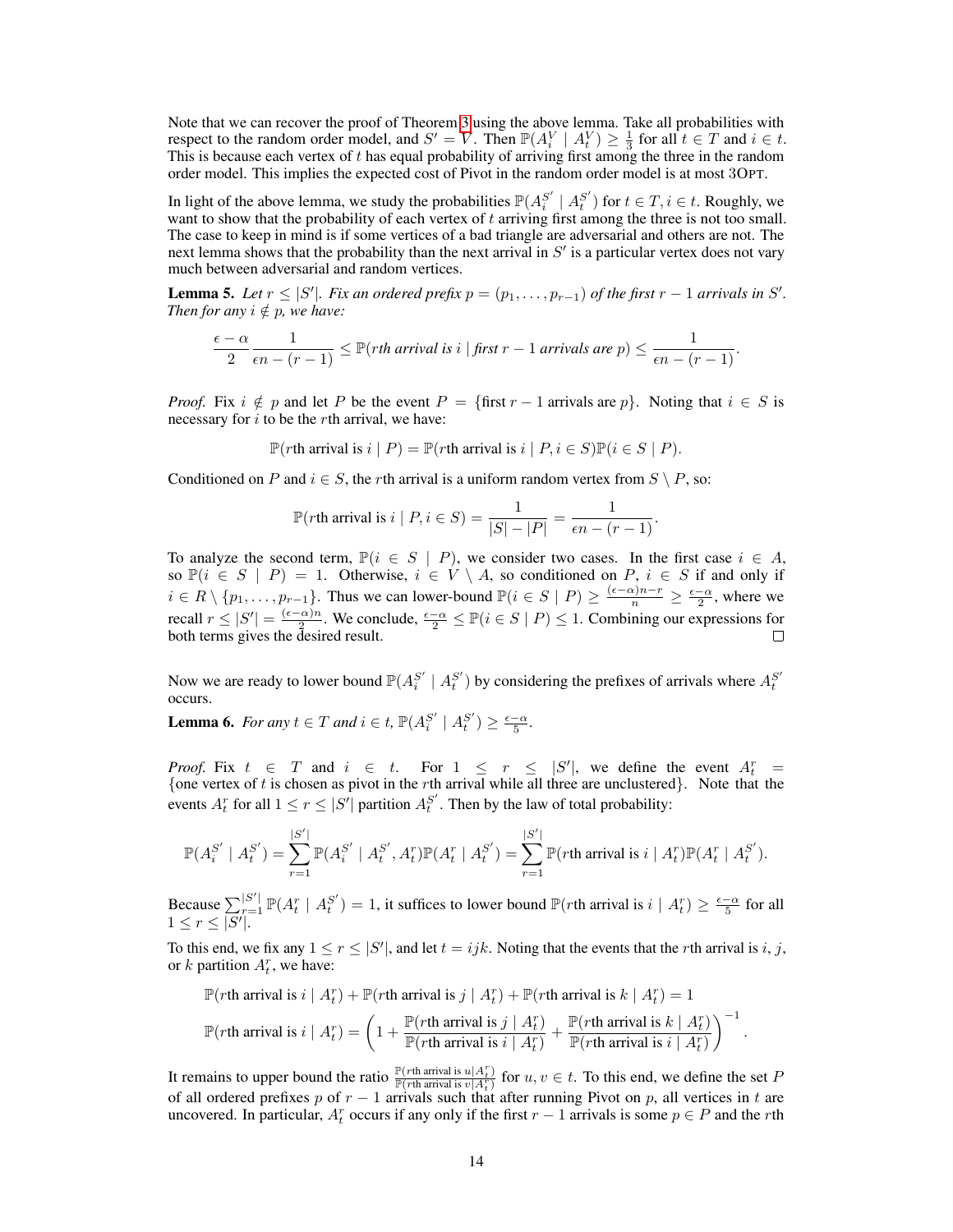arrival is in t. Then for any  $u \in t$ :

$$
\mathbb{P}(r\text{th arrival is } u \mid A_t^r) = \frac{\mathbb{P}(r\text{th arrival is } u, A_t^r)}{\mathbb{P}(A_t^r)} \n= \frac{\sum_{p \in P} \mathbb{P}(r\text{th arrival is } u, \text{first } r - 1 \text{ arrivals are } p)}{\mathbb{P}(A_t^r)} \n= \frac{\sum_{p \in P} \mathbb{P}(r\text{th arrival is } u \mid \text{first } r - 1 \text{ arrivals are } p)\mathbb{P}(\text{first } r - 1 \text{ arrivals are } p)}{\mathbb{P}(A_t^r)}.
$$

Now consider  $u, v \in t$ . Applying the upper- and lower bounds given by Lemma [5,](#page-13-0) respectively, we have:  $m/c \sim 1$ 

$$
\mathbb{P}(r\text{th arrival is } u \mid A_t^r) \le \frac{1}{\epsilon n - (r - 1)} \sum_{p \in P} \frac{\mathbb{P}(\text{first } r - 1 \text{ arrivals are } p)}{\mathbb{P}(A_t^r)},
$$
  

$$
\mathbb{P}(r\text{th arrival is } v \mid A_t^r) \ge \frac{\epsilon - \alpha}{2} \frac{1}{\epsilon n - (r - 1)} \sum_{p \in P} \frac{\mathbb{P}(\text{first } r - 1 \text{ arrivals are } p)}{\mathbb{P}(A_t^r)},
$$

which taken together imply  $\frac{\mathbb{P}(r\text{th arrival is }u|A_t^r)}{\mathbb{P}(r\text{th arrival is }v|A_t^r)} \leq \frac{2}{\epsilon - \alpha}$ . We conclude:

$$
\mathbb{P}(r\text{th arrival is } i \mid A_t^r) \ge \left(1 + \frac{2}{\epsilon - \alpha} + \frac{2}{\epsilon - \alpha}\right)^{-1} = \frac{\epsilon - \alpha}{4 + \epsilon - \alpha} \ge \frac{\epsilon - \alpha}{5}.
$$

Composing Lemma [4](#page-12-1) and Lemma [6](#page-13-1) gives  $cost(S') = \sum_{t \in T} \mathbb{P}(A_t^{S'}) \le \frac{5}{\epsilon - \alpha} \text{OPT} = O(\frac{1}{\epsilon - \alpha}) \text{OPT}$ .

# **A.0.2** Bounding Cost of  $V \setminus S'$

Here we show that  $cost(V \setminus S') = O(\frac{\epsilon}{(\epsilon - \alpha)^2})$ OPT. Our strategy again is to show that Pivot on  $S'$ sparsifies the remaining graph, so every arrival in  $V \setminus S'$  has a small number of positive unclustered neighbors. Then we apply Lemma [2.](#page-5-0) The next lemma is analogous to Lemma [3,](#page-5-1) but the estimates are slightly more involved due to the more complex arrival distribution.

<span id="page-14-0"></span>**Lemma 7.** For any  $v \in V$ , define the random variable  $N_v$  to be 0 if v is clustered by *running Pivot on*  $S'$  (*i.e.*  $v \in S'$  *or*  $v$  *has a positive edge to a pivot in*  $S'$ ) *or*  $N_v =$  $|\{\text{unclustering positive neighbors of } v \text{ in } V \setminus S'\}| \text{ otherwise. Then } \mathbb{E} N_v = O(\frac{\epsilon}{(\epsilon - \alpha)^2}).$ 

*Proof.* Fix  $v \in V$  and  $k \geq 0$ . We first upper bound  $\mathbb{P}(N_v \geq k)$ . Define the event  $C_i$  = {v is unclustered and has at least k positive unclustered neighbors after *i*th arrival in S'}. Then  $\mathbb{P}(N_v \geq k) = \mathbb{P}(C_{|S'|} | C_{|S'|-1}, \ldots, C_1) \ldots \mathbb{P}(C_1)$ . For all i, we have:

 $\mathbb{P}(C_i | C_{i-1}, \ldots, C_1) \leq 1 - \mathbb{P}(\text{v clustered by } i\text{th arrival} | C_{i-1}, \ldots, C_1).$ 

It is convenient to describe the distribution of the *i*th arrival in  $S'$  as follows: Suppose the first  $i - 1$  arrivals consist of random arrivals  $R' \subset V \setminus A$  and adversarial arrivals  $A' \subset A$ . First, we decide whether the *i*th arrival will be random (from  $V \setminus A$ ) or adversarial (from A.) It is random with probability  $\frac{(\epsilon - \alpha)n - |R'|}{\epsilon n - i + 1} \ge \frac{(\epsilon - \alpha)n - |R'|}{\epsilon n} \ge \frac{\epsilon - \alpha}{2\epsilon}$ , using the fact that  $|R'| \le |S'| = (\epsilon - \alpha)n/2$ . Similarly, the *i*th arrival is adversarial with probability  $\frac{\alpha n - |A'|}{\epsilon n - i + 1} \ge \frac{\alpha n - |A'|}{\epsilon n}$  $\frac{-|A|}{\epsilon n}$ . After deciding whether the ith arrival will be random or adversarial, then we choose the arrival by drawing a uniform random vertex from  $(V \setminus A) \setminus R'$  or  $A \setminus A'$ , respectively.

Now we lower bound  $\mathbb{P}(v \text{ clustered by } i\text{th arrival } | C_{i-1}, \ldots, C_1)$ . Conditioned on  $C_{i-1}$ , v has at least  $k$  unclustered positive neighbors before the *i*th arrival. Let  $r$  and  $a$  denote the number of unclustered positive neighbors in  $V \setminus A$  and A, respectively. Note that  $r + a \geq k$ . Then we compute:

$$
\mathbb{P}(\text{v clustered by } i\text{th arrival } | C_{i-1}, \dots, C_1) \ge \frac{\epsilon - \alpha}{2\epsilon} \frac{r}{n} + \frac{\alpha n - |A'|}{\epsilon n} \frac{a}{\alpha n - |A'|}
$$

$$
= \frac{\epsilon - \alpha}{2\epsilon} \frac{r}{n} + \frac{1}{\epsilon} \frac{a}{n}
$$

$$
\ge \frac{\epsilon - \alpha}{2\epsilon} \frac{k}{n}.
$$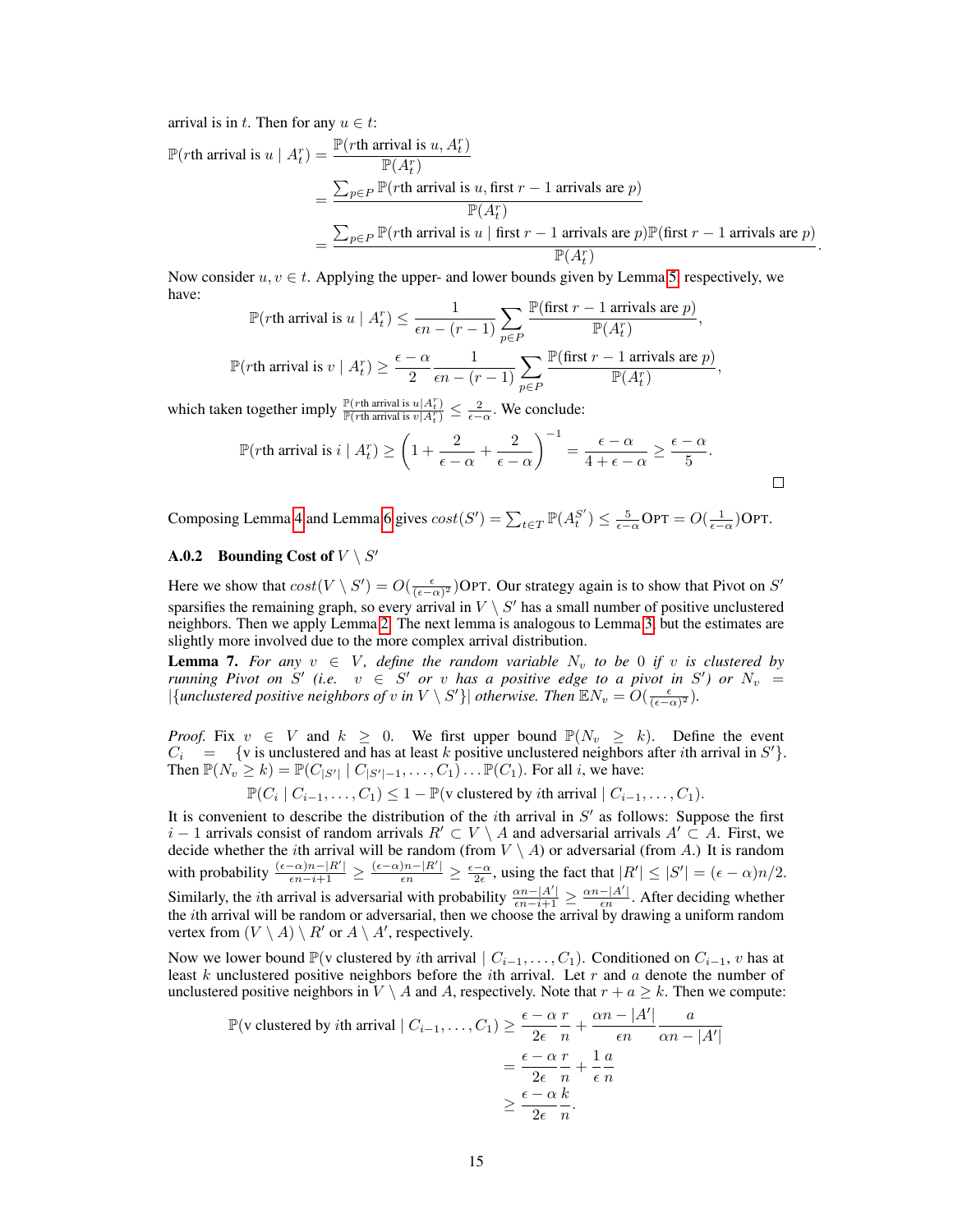Recalling  $|S'| = (\epsilon - \alpha)n/2$ , we have:

$$
\mathbb{P}(N_v \ge k) \le \left(1 - \frac{\epsilon - \alpha}{2\epsilon} \frac{k}{n}\right)^{(\epsilon - \alpha)n/2} \le \exp\left(-\frac{(\epsilon - \alpha)^2 k}{4\epsilon}\right).
$$

Using this tail bound, we can bound the expectation of  $N_v$ :

$$
\mathbb{E}N_v = \sum_{k=0}^{\infty} \mathbb{P}(N_v \ge k) \le \sum_{k=0}^{\infty} \exp\left(-\frac{(\epsilon - \alpha)^2 k}{4\epsilon}\right) = O\left(\int_0^{\infty} \exp\left(-\frac{(\epsilon - \alpha)^2 x}{4\epsilon}\right) dx\right) = O\left(\frac{\epsilon}{(\epsilon - \alpha)^2}\right).
$$

Composing Lemma [2](#page-5-0) and Lemma [7,](#page-14-0) we can bound  $cost(V \setminus S')$ . Let G' denote the subgraph of G induced by all vertices in  $V \setminus S'$  that are not clustered by the pivots chosen in  $S'$ . Then we have the same three properties as in the proof of Theorem [4,](#page-6-0) which we repeat for convenience:

- Let T' be the set of all bad triangles in G'. We have  $\sum_{t \in T} 1_{A_t^{V \setminus S'}} \leq |T'|$ .
- The positive degree in G' of a vertex v is exactly  $N_v$  (as defined in Lemma [7.](#page-14-0))
- Let  $E'$  denote the edge set of G' and  $E^*$  the disagreements made by OPT. Then OPT induces a clustering of G' that makes disagreements  $E' \cap E^*$ .

Using Lemma [2](#page-5-0) and Lemma [7](#page-14-0) and the above three properties, we conclude:

$$
cost(V\setminus S') \leq \mathbb{E}|T'| \leq \mathbb{E}\left[\sum_{ij\in E'\cap E^*}d^+_{G'}(i) + d^+_{G'}(j)\right] \leq \sum_{ij\in E^*} \mathbb{E}N_i + \mathbb{E}N_j = O\left(\frac{\epsilon}{(\epsilon - \alpha)^2}\right)
$$
OPT.

### <span id="page-15-0"></span>B Omitted Proofs

*Proof of Lemma* [3.](#page-5-1) Fix  $v \in V$  and  $k \geq 0$ . We first upper bound  $\mathbb{P}(N_v \geq k)$ . Define the event  $C_i$  = {v is unclustered and has at least k positive unclustered neighbors after ith arrival in S}. Then  $\mathbb{P}(N_v \geq k) = \mathbb{P}(C_{|S|} | C_{|S|-1}, \ldots, C_1) \ldots \mathbb{P}(C_1)$ . For all i, we have:

$$
\mathbb{P}(C_i \mid C_{i-1}, \ldots, C_1) \le 1 - \mathbb{P}(\text{v clustered by } i\text{th arrival} \mid C_{i-1}, \ldots, C_1) \le 1 - \frac{k+1}{n - (i-1)} \le 1 - \frac{k}{n},
$$

where in the second inequality, we use the fact that conditioned on  $C_{i-1}$ , v has at least k unclustered neighbors before the *i*th arrival. Recalling  $|S| = \epsilon n$ , we have  $\mathbb{P}(N_v \ge k) \le (1 - \frac{k}{n})^{\epsilon n} \le$  $\exp(-\epsilon k)$ . Using this tail bound, we can bound the expectation of  $N_v$ :  $\mathbb{E} N_v = \sum_{k=1}^{\infty}$ P p(-ek). Using this tail bound, we can bound the expectation of  $N_v$ :  $\mathbb{E}N_v = \sum_{k=0}^{\infty} \mathbb{P}(N_v \ge k) \le$ <br>  $\sum_{k=0}^{\infty} \exp(-\epsilon k) = O(\int_0^{\infty} \exp(-\epsilon k) dk) = O(\frac{1}{\epsilon}).$ 

*Proof of Theorem [5.](#page-6-2)* It suffices to consider  $\epsilon - \alpha < \frac{1}{2}$ . Then  $\epsilon \in (0, \frac{3}{4})$ . Consider any sufficiently large *n* such that  $\frac{1}{\epsilon - \alpha} + \epsilon n \leq n$ . Then we define the graph on *n* vertices. All edges are negative except those on a set L of  $\frac{1}{\epsilon - \alpha}$  vertices. The edges on L are a lower bound instance of size  $\frac{1}{\epsilon - \alpha}$ guaranteed by Lemma [1.](#page-2-0)

The adversary chooses the corrupted nodes of the sample to be those not in  $L$ . Let R be the corrupted random sample given to the algorithm. Then the probability that  $R$  contains no vertex from  $L$  is:

$$
\Pr(R \cap L = \emptyset) = (1 - \frac{1/(\epsilon - \alpha)}{(1 - \alpha)n}) \dots (1 - \frac{1/(\epsilon - \alpha)}{(1 - \alpha)n - (\epsilon - \alpha)n + 1}) \ge (1 - \frac{1/(\epsilon - \alpha)}{n - \epsilon n})^{(\epsilon - \alpha)n} = \Omega(1).
$$

Further, conditioned on this event, the cost of any algorithm is  $\Omega(\frac{1}{\epsilon - \alpha})$ -competitive, because L arrives in adversarial order.  $\Box$ 

### <span id="page-15-1"></span>C Experiments

This section contains the numerical results omitted in Section [5.](#page-6-3)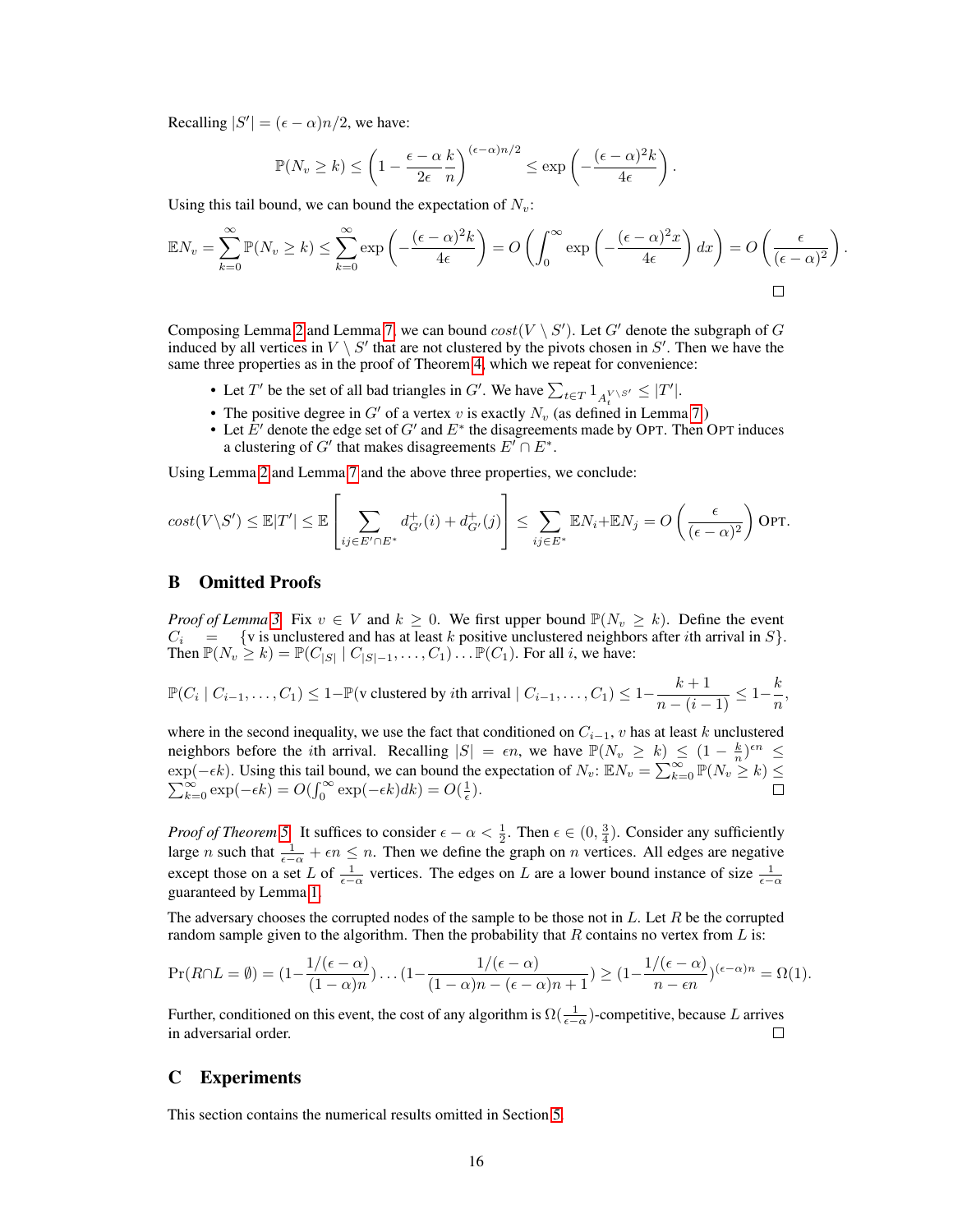| T UCEDOOIZ                           |                  |           |                    |                      |                                   |
|--------------------------------------|------------------|-----------|--------------------|----------------------|-----------------------------------|
| $(\# \text{Nodes}, \# \text{Edges})$ | Random           | Degree    | Degree w. Advice   | <b>Bad Triangles</b> | <b>Bad Triangles</b><br>w. Advice |
| (168, 3312)                          | $0 \pm 15.09 \%$ | $57.72\%$ | $-0.16 + 11.28\%$  | 57.72%               | $1.67 \pm 14.45$ %                |
| (333, 5038)                          | $0 \pm 12.10 \%$ | 40.73 $%$ | $1.90 + 11.23\%$   | 41.59 $%$            | $1.59 + 10.16\%$                  |
| (534, 9626)                          | $0 \pm 11.21 \%$ | 108.61%   | $4.33 + 12.68\%$   | 108.54%              | $3.53 + 13.46\%$                  |
| (747, 60050)                         | $0 \pm 13.28 \%$ | 99.45%    | $0.95 \pm 11.09\%$ | $101.65\%$           | $-0.29 \pm 11.39 \%$              |
| (1034, 53498)                        | $0 \pm 6.00 \%$  | 63.19 $%$ | $0.19 \pm 5.49 \%$ | $63.72\%$            | $1.48 \pm 6.63 \%$                |

<span id="page-16-0"></span>Table 4: Degradation in Pivot's performance on different sequences,  $\epsilon = 0.1$ , 30 trials, data source **FACEBOOK** 

<span id="page-16-1"></span>Table 5: Degradation in Pivot's performance on different sequences,  $\epsilon = 0.1$ , 30 trials, data source GPLUS

| $(\# \text{Nodes}, \# \text{Edges})$ | Random           | Degree     | Degree w. Advice    | <b>Bad Triangles</b> | <b>Bad Triangles</b><br>w. Advice |
|--------------------------------------|------------------|------------|---------------------|----------------------|-----------------------------------|
| (638, 16043)                         | $0 \pm 12.13 \%$ | 95.67%     | $-3.40 + 12.12\%$   | $95.09\%$            | $-1.78 \pm 8.43\%$                |
| (780, 26552)                         | $0 + 20.27 \%$   | 160.87%    | $1.89 + 20.37\%$    | $160.98\%$           | $-7.01 \pm 8.92 \%$               |
| (1650, 166292)                       | $0 + 20.79\%$    | 133.46 %   | $9.90 + 23.30\%$    | $133.46\%$           | $-0.80 \pm 17.03$ %               |
| (2213, 93510)                        | $0 \pm 14.83 \%$ | 144.08 %   | $0.24 \pm 13.29 \%$ | 144.13 $%$           | $-1.39 + 9.40\%$                  |
| (3455, 435569)                       | $0 \pm 15.35 \%$ | 229.37%    | $-3.95 \pm 16.03$ % | 229.38%              | $-3.91 \pm 12.78$ %               |
| (4586, 352373)                       | $0 \pm 19.89 \%$ | $275.07\%$ | $1.41 + 23.09\%$    | $275.07\%$           | $-7.79 \pm 12.12 \%$              |

<span id="page-16-2"></span>Table 6: Mean degradation and standard deviation in Pivot's performance on different sequences,  $\epsilon = 0.1$ , 30 trials, data source REDDIT

| $(\# \text{Nodes}, \# \text{Edges})$ | Random           | Degree   | Degree w. Advice    | <b>Bad Triangles</b> | <b>Bad Triangles</b><br>w. Advice | Time    | Time<br>w. Advice    |
|--------------------------------------|------------------|----------|---------------------|----------------------|-----------------------------------|---------|----------------------|
| (2502, 4101)                         | $0 + 18.38\%$    | 1006.24% | $11.56 + 20.60\%$   | 1006.23%             | $9.11 + 12.15\%$                  | 111.40% | $3.66 + 15.76\%$     |
| (4277, 9524)                         | $0 + 42.79\%$    | 610.64%  | $3.99 \pm 8.31 \%$  | 610.97 $%$           | $5.71 + 8.49\%$                   | 139.26% | $-4.88 \pm 10.43\%$  |
| (7019, 20724)                        | $0 \pm 11.36 \%$ | 690.05%  | $21.28 \pm 28.61\%$ | 690.27%              | $18.40 \pm 11.74 \%$              | 79.89%  | $4.59 + 8.65\%$      |
| (10772, 39042)                       | $0 + 8.90\%$     | 762.12%  | $22.57 + 40.03$ %   | 762.29%              | $15.23 + 13.68\%$                 | 90.54 % | $6.21 \pm 13.49 \%$  |
| (14042, 56567)                       | $0 + 20.23 \%$   | 822.60%  | $11.09 + 42.99\%$   | 822.64%              | $2.59 \pm 12.24 \%$               | 50.24 % | $-1.01 \pm 14.11 \%$ |

<span id="page-16-3"></span>Table 7: Mean degradation and standard deviation in Pivot's performance on different sequences,  $\epsilon = 0.1$ , 30 trials, BITCOIN

| # Nodes, # Edges) | Random           | Degree   | Degree w. Advice    | <b>Bad Triangles</b> | <b>Bad Triangles</b><br>w. Advice | Time       | Time<br>w. Advice   |
|-------------------|------------------|----------|---------------------|----------------------|-----------------------------------|------------|---------------------|
| (330, 964)        | $0 + 21.57\%$    | 256.19%  | $20.29 + 17.42\%$   | 256.19%              | $13.29 + 20.86\%$                 | $170.34\%$ | $4.01 + 22.11\%$    |
| (781, 3119)       | $0 \pm 65.01 \%$ | 423.84%  | $-0.95 + 41.17\%$   | 426.73%              | $3.34 \pm 25.55 \%$               | 309.53 %   | $5.04 \pm 69.28 \%$ |
| (1262, 5337)      | $0 \pm 14.12 \%$ | 468.27%  | $18.55 + 17.00\%$   | 468.13%              | $10.61 + 7.04\%$                  | 46.25 %    | $12.60 + 41.11\%$   |
| (1822, 8624)      | $0 + 20.24 \%$   | 914.77%  | $12.09 + 39.00\%$   | 914.77%              | $3.65 + 14.49\%$                  | 500.53%    | $4.40 \pm 22.94 \%$ |
| (2979, 14695)     | $0 + 21.83\%$    | 1070.07% | $9.75 \pm 24.32 \%$ | 1066.81%             | $11.70 \pm 25.48 \%$              | 579.06%    | $8.50 \pm 40.54 \%$ |

Power of Advice: Here we show the degradation in Pivot's average performance in adversarial order with and without advice. We consider more sub-samples from all four data sources. See Tables [4,](#page-16-0) [5,](#page-16-1) [6](#page-16-2) and [7.](#page-16-3)

Robustness: Here we show robustness results for the other three data sources: FACEBOOK, GPLUS and BITCOIN. Notice that adversarial order in time does not apply to the non-temporal data sources FACEBOOK and GPLUS, so the plots for these two datasets have two lines corresponding to ordering according to degree and bad triangles.

In general, the conclusions are similar to those in Section [5.](#page-6-3) For robustness in the  $\epsilon$ -random sample model, once  $\epsilon$  is sufficiently large (this value is usually about 0.1 for the datasets), the performance of Pivot with advice stays relatively constant, and it is only slightly worse than random Pivot. When there are corruptions, Pivot's performance can go up and down as we fix the value of  $\epsilon$  and increase α. For example, one might see the degradation increase by  $50\%$  as we change  $\alpha$  from 0 to 0.5 $\epsilon$ . However, compared with Pivot without advice, in all three adversarial orders we still see significant improvement when we use the corrupted advice regardless, even when  $\alpha$  is close to  $\epsilon$ . See Figures [2,](#page-17-0) [3,](#page-17-1) and [4.](#page-17-2)

Temporal Advice: Similar to Table [3](#page-8-1) in Section [5,](#page-6-3) we show the results for BITCOIN. The test dataset has the time interval of 2 years, whereas the historical data is taken from a time interval of length [20, 40, 60, 80, 100] days prior to the time interval of the test dataset. See Table [8.](#page-17-3)